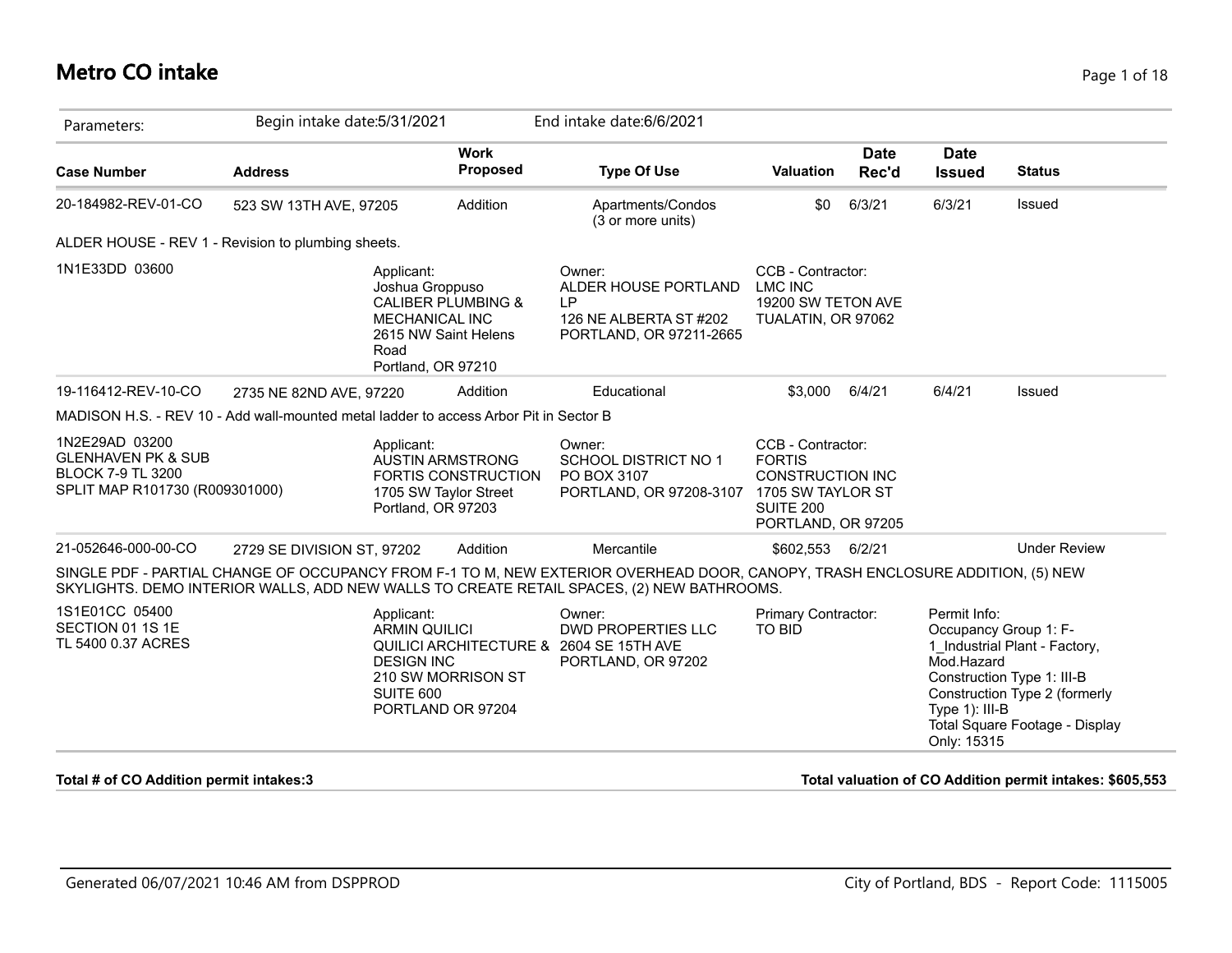| Parameters:                                                                    | Begin intake date: 5/31/2021                                                                  |                                                                                               | End intake date: 6/6/2021                                                                       |                                                                                                 |                                                                                                                                                                                                                                                                                       |
|--------------------------------------------------------------------------------|-----------------------------------------------------------------------------------------------|-----------------------------------------------------------------------------------------------|-------------------------------------------------------------------------------------------------|-------------------------------------------------------------------------------------------------|---------------------------------------------------------------------------------------------------------------------------------------------------------------------------------------------------------------------------------------------------------------------------------------|
| <b>Case Number</b>                                                             | <b>Address</b>                                                                                | <b>Work</b><br><b>Proposed</b>                                                                | <b>Type Of Use</b>                                                                              | <b>Date</b><br><b>Valuation</b><br>Rec'd                                                        | <b>Date</b><br><b>Status</b><br><b>Issued</b>                                                                                                                                                                                                                                         |
| 21-050680-000-00-CO                                                            | 412 S MILES ST, 97219                                                                         | Alteration                                                                                    | Apartments/Condos<br>(3 or more units)                                                          | 6/1/21<br>\$25,000                                                                              | <b>Under Review</b>                                                                                                                                                                                                                                                                   |
|                                                                                | SINGLE PDF - PARTIAL CHANGE OF OCCUPANCY TO CONVERT UNFINISHED BASEMENT TO NEW DWELLING UNIT. |                                                                                               |                                                                                                 |                                                                                                 |                                                                                                                                                                                                                                                                                       |
| 1S1E22BD 04400<br><b>FULTON</b><br>BLOCK 16<br>W 90' OF LOT 7&8                | Applicant:                                                                                    | <b>CATHY LARSEN</b><br>1144 SE MILLER ST<br>PORTLAND, OR 97202                                | Owner:<br>ZAHRA RAHMANI<br>9015 SW 19TH AVE<br>PORTLAND, OR 97219                               | CCB - Contractor:<br>ADIB GEORGE KARAM<br>16861 SE SAGER RD<br>HAPPY VALLEY, OR<br>97086        | Permit Info:<br>Occupancy Group 1: R-<br>2 Residential Multi-family<br>Construction Type 1: V-B                                                                                                                                                                                       |
| 21-043931-000-00-CO                                                            | 7105 SE REEDWAY ST, 97206                                                                     | Alteration                                                                                    | Apartments/Condos<br>(3 or more units)                                                          | 6/5/21<br>\$60,000                                                                              | <b>Under Review</b>                                                                                                                                                                                                                                                                   |
|                                                                                | SINGLE PDF - CHANGE OF OCCUPANCY FROM DUPLEX TO TRIPLEX, WITH NEW BASEMENT UNIT.              |                                                                                               |                                                                                                 |                                                                                                 |                                                                                                                                                                                                                                                                                       |
| 1S2E17CA 00700<br><b>NASHS 1ST ADD</b><br><b>BLOCK1</b><br>WLY 51' OF LOT 9&10 | Applicant:<br><b>LLC</b><br># 28                                                              | <b>SASHA BECKWITH</b><br>SAB DESIGN & DRAFTING<br>7115 SW Garden Home Rd<br>Portland OR 97223 | Owner:<br><b>JOSHUA HANSON</b><br>7105 SE REEDWAY ST<br>PORTLAND, OR 97206                      | Primary Contractor:<br>TO BID                                                                   | Permit Info:<br>Occupancy Group 1: R-<br>2 Residential Multi-family<br>Construction Type 1: V-B                                                                                                                                                                                       |
| 21-049208-000-00-CO                                                            | 1000 SW VISTA AVE, 97205                                                                      | Alteration                                                                                    | Apartments/Condos<br>(3 or more units)                                                          | \$650,000<br>6/3/21                                                                             | <b>Under Review</b>                                                                                                                                                                                                                                                                   |
| WHEN BUILT IN 1953.                                                            |                                                                                               |                                                                                               |                                                                                                 |                                                                                                 | SINGLE PDF - PHASE 2 TO CONVERT AN ADDITIONAL 19 EXISTING COMBINED 2 BEDROOM / 2 BATH BACK TO THE ORIGINAL 38 ONE BEDROOM / 1 BATHROOM BY<br>ADDING A DEMISING WALL BETWEEN THE UNITS. FOR PHASE 1, SEE 19-134241-CO. PURPOSE IS TO RESTORE APARTMENTS BACK TO ORIGINAL CONFIGURATION |
| 1N1E33CD 04200<br><b>JOHNSONS ADD</b><br>BLOCK <sub>3</sub><br>LOT 1-12        | Applicant:                                                                                    | <b>CHARLES KIDWELL</b><br>LEEB ARCHITECTS<br>308 SW FIRST AVE #200<br>PORTLAND OR 97204       | Owner:<br><b>VISTA ST CLAIR</b><br>APARTMENTS LLC<br>101 SW MAIN ST #1210<br>PORTLAND, OR 97204 | CCB - Contractor:<br>R & H CONSTRUCTION<br><b>CO</b><br>2019 NW WILSON ST<br>PORTLAND, OR 97209 |                                                                                                                                                                                                                                                                                       |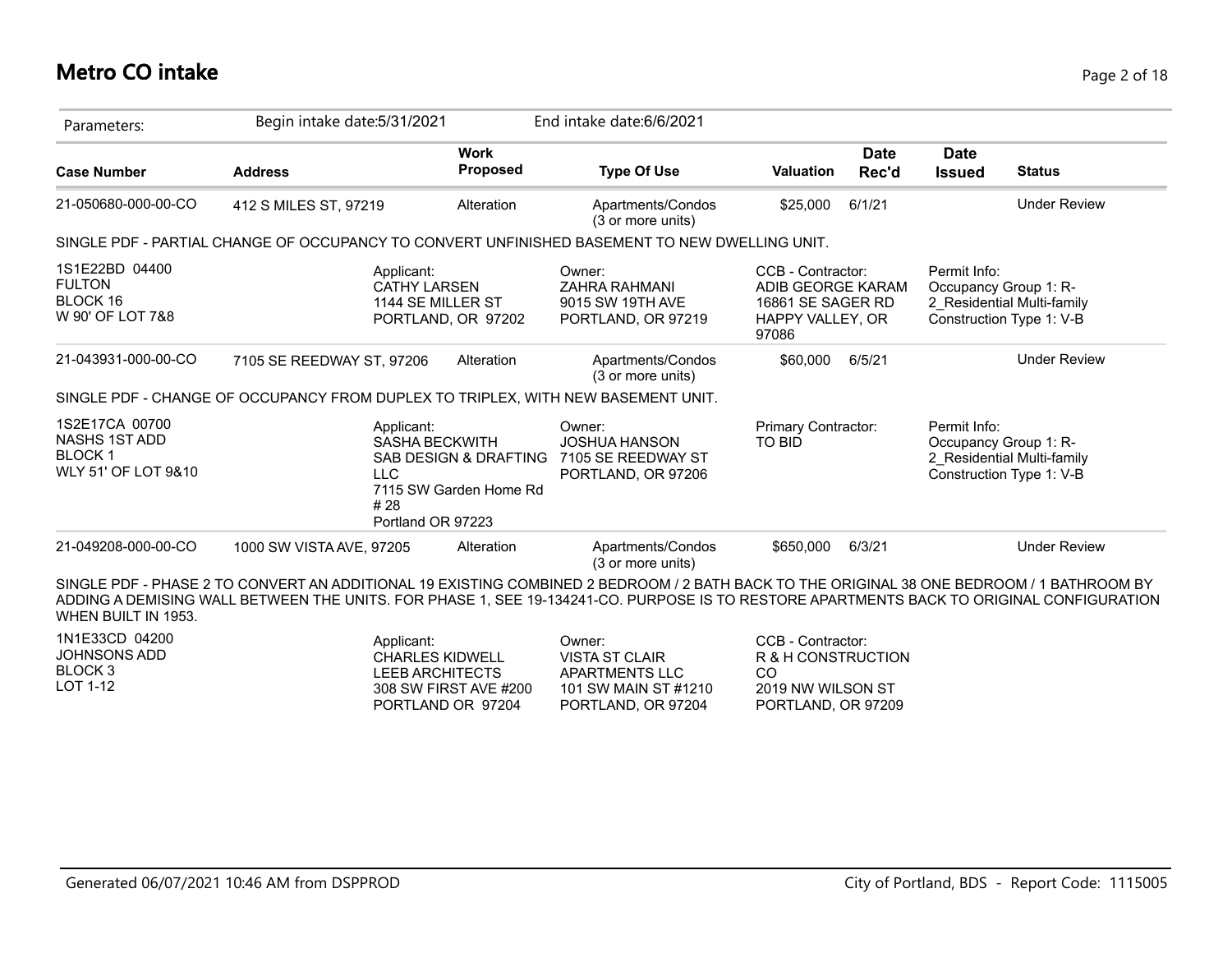# **Metro CO intake** Page 3 of 18

| Parameters:                                                                     |                                     | Begin intake date: 5/31/2021                                                                    |                                                                       | End intake date: 6/6/2021                                                                                                        |                                                                                                                          |                      |                              |                                                                                 |
|---------------------------------------------------------------------------------|-------------------------------------|-------------------------------------------------------------------------------------------------|-----------------------------------------------------------------------|----------------------------------------------------------------------------------------------------------------------------------|--------------------------------------------------------------------------------------------------------------------------|----------------------|------------------------------|---------------------------------------------------------------------------------|
| <b>Case Number</b>                                                              | <b>Address</b>                      |                                                                                                 | <b>Work</b><br><b>Proposed</b>                                        | <b>Type Of Use</b>                                                                                                               | <b>Valuation</b>                                                                                                         | <b>Date</b><br>Rec'd | <b>Date</b><br><b>Issued</b> | <b>Status</b>                                                                   |
| 21-043561-000-00-CO                                                             | 8852 SE 10TH AVE - UNIT A,<br>97202 |                                                                                                 | Alteration                                                            | Apartments/Condos<br>(3 or more units)                                                                                           | \$28,914                                                                                                                 | 6/3/21               |                              | <b>Under Review</b>                                                             |
|                                                                                 |                                     |                                                                                                 |                                                                       | SINGLE PDF - TENANT IMPROVEMENT AT LOWER FLOOR, NEW INTERIOR WALLS TO CREATE OFFICE, CLOSET, HALL, AND MODIFY EXISTING BATHROOM. |                                                                                                                          |                      |                              |                                                                                 |
| 1S1E26BA 15700<br>SELLWOOD<br><b>BLOCK N</b><br>E 47' & N 10' OF W 53' OF LOT 6 |                                     | Applicant:<br>Ujahn Davisson<br><b>DAVISSON</b><br><b>CONSTRUCTION</b><br>P.O. BOX 637<br>97068 | <b>WEST LINN OREGON</b>                                               | Owner:<br>ORRICK JOINT VENTURE<br>LP<br>PO BOX 14932<br>PORTLAND, OR 97293                                                       | CCB - Contractor:<br><b>UBD LLC</b><br>PO BOX 11<br>MARYLHURST, OR<br>97036                                              |                      | Permit Info:                 | Occupancy Group 1: R-<br>2 Residential Multi-family<br>Construction Type 1: V-B |
| 21-051543-000-00-CO                                                             | 11240 SW BARBUR BLVD,<br>97219      |                                                                                                 | Alteration                                                            | Apartments/Condos<br>(3 or more units)                                                                                           | \$27,750                                                                                                                 | 6/2/21               |                              | <b>Under Review</b>                                                             |
|                                                                                 |                                     |                                                                                                 |                                                                       | SINGLE PDF - REPLACE ROOF SHINGLES AND ANY DAMAGED SHEATHING, ADD VENTILATION. ** WITH 21-051546 CO**                            |                                                                                                                          |                      |                              |                                                                                 |
| 1S1E31BD 01900<br>SECTION 31 1S 1E<br>TL 1900 0.84 ACRES                        |                                     | Applicant:<br><b>JULIE FAIRLESS</b><br>PO BOX 161<br>97051                                      | <b>LAMBS ROOFING</b><br>SAINT HELENS, OR                              | Owner:<br><b>WESTVIEW-JP LLC</b><br>1417 SW BARBUR BLVD<br>PORTLAND, OR 97219                                                    | CCB - Contractor:<br><b>LAMBS ROOFING LLC</b><br>375 S 14TH ST APT B<br>ST HELENS, OR 97051                              |                      |                              |                                                                                 |
| 21-051450-000-00-CO                                                             | 11235 NE GLISAN ST, 97220           |                                                                                                 | Alteration                                                            | Assembly                                                                                                                         | \$50,000                                                                                                                 | 5/31/21              |                              | <b>Under Review</b>                                                             |
|                                                                                 |                                     |                                                                                                 |                                                                       | SINGLE PDF - EXPAND ENTRY FROM SINGLE TO DOUBLE DOOR, NEW CANOPY, REPLACE SIDING ON PARAPET.                                     |                                                                                                                          |                      |                              |                                                                                 |
| 1N2E34AC 07500<br>SECTION 34 1N 2E<br>TL 7500 0.16 ACRES                        |                                     | Applicant:<br><b>DON TITUS</b><br>LLC                                                           | <b>RESIDENTIAL DESIGNER</b><br>5138 SE 115TH AVE<br>PORTLAND OR 97266 | Owner:<br>GOSPEL OUTREACH OF<br>PORTLAND INC<br>11235 NE GLISAN ST<br>PORTLAND, OR 97220                                         | CCB - Contractor:<br><b>THOMAS ACHATZ</b><br>THOMAS C ACHATZ<br>17530 SE SUNNYSIDE<br><b>RD</b><br>BORING, OR 97009-9275 |                      |                              |                                                                                 |
| 21-053325-000-00-CO                                                             | 2839 NW ST HELENS RD,<br>97210      |                                                                                                 | Alteration                                                            | Assembly                                                                                                                         | \$5,000                                                                                                                  | 6/3/21               |                              | <b>Under Review</b>                                                             |
|                                                                                 |                                     |                                                                                                 |                                                                       | SINGLE PDF - ADD SECOND DRIVEWAY, ALTER EXISTING DRIVEWAY. ALTER SOME PARKING SPACES TO 45 DEGREE ANGLE.                         |                                                                                                                          |                      |                              |                                                                                 |
| 1N1E29BC 02400<br><b>BLYTHSWOOD</b><br>INC PT VAC ST LOT 92&93                  |                                     | Applicant:<br>H DRUMHELLER<br>33144 STONE RD                                                    | WARREN OR 97053                                                       | Owner:<br><b>JZ PROPERTY</b><br><b>MANAGEMENT LLC</b><br>PO BOX 26<br>MARYLHURST, OR 97036                                       | CCB - Contractor:<br><b>DIABLO LLC</b><br>PO BOX 26<br>MARYLHURST, OR<br>97036                                           |                      |                              |                                                                                 |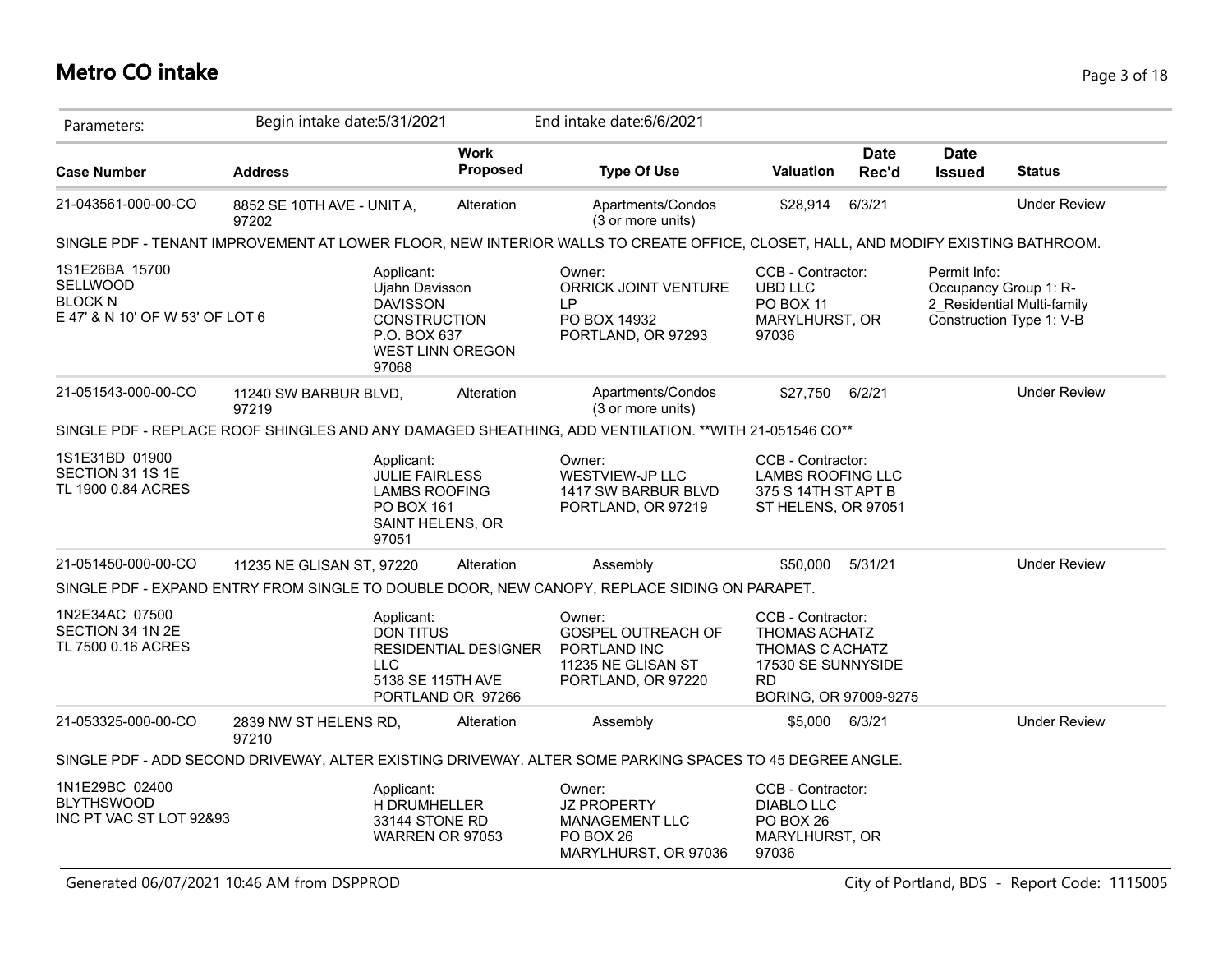#### **Metro CO intake** Page 4 of 18

| Parameters:                                                                                                                                     | Begin intake date: 5/31/2021    |                                                                                                        |                                | End intake date: 6/6/2021                                                                                                           |                                                                                                                                                                  |                      |                                                       |                                                                                     |
|-------------------------------------------------------------------------------------------------------------------------------------------------|---------------------------------|--------------------------------------------------------------------------------------------------------|--------------------------------|-------------------------------------------------------------------------------------------------------------------------------------|------------------------------------------------------------------------------------------------------------------------------------------------------------------|----------------------|-------------------------------------------------------|-------------------------------------------------------------------------------------|
| <b>Case Number</b>                                                                                                                              | <b>Address</b>                  |                                                                                                        | <b>Work</b><br><b>Proposed</b> | <b>Type Of Use</b>                                                                                                                  | <b>Valuation</b>                                                                                                                                                 | <b>Date</b><br>Rec'd | <b>Date</b><br><b>Issued</b>                          | <b>Status</b>                                                                       |
| 21-048406-000-00-CO                                                                                                                             | 806 NE ALBERTA ST, 97211        |                                                                                                        | Alteration                     | Assembly                                                                                                                            | \$76,000                                                                                                                                                         | 6/3/21               |                                                       | <b>Under Review</b>                                                                 |
| SINGLE PDF - 56.1 kW ROOF MOUNTED PHOTOVOLTAIC SYSTEM                                                                                           |                                 |                                                                                                        |                                |                                                                                                                                     |                                                                                                                                                                  |                      |                                                       |                                                                                     |
| 1N1E23BC 00100<br><b>LESHS ADD</b><br>BLOCK 5<br>LOT 1&12 EXC PT IN ST<br>LOT 2-11                                                              |                                 | Applicant:<br><b>ROBERT ROMANIN</b><br><b>NEIL KELLY</b><br>804 N ALBERTA<br>PORTLAND OR 97217         |                                | Owner:<br><b>ST ANDREW CATHOLIC</b><br><b>CHURCH PORTLAND</b><br><b>OREGON</b><br>806 NE ALBERTA ST<br>PORTLAND, OR 97211           | CCB - Contractor:<br>ZANE GOFF<br>NEIL KELLY CO INC<br>804 N ALBERTA ST<br>PORTLAND, OR 97217-<br>2693                                                           |                      |                                                       |                                                                                     |
| 21-052294-000-00-CO                                                                                                                             | 3550 S BOND AVE, 97239          |                                                                                                        | Alteration                     | Assembly                                                                                                                            | \$125,000 6/2/21                                                                                                                                                 |                      |                                                       | <b>Under Review</b>                                                                 |
| AND FINISHES. REPLACE ONE SINK.                                                                                                                 |                                 |                                                                                                        |                                | SINGLE PDF - MINOR INTERIOR RENOVATION TO REPLACE EXISTING BISTRO COUNTER AND HOSTESS STAND, ALONG WITH ADJACENT CASEWORK, LIGHTING |                                                                                                                                                                  |                      |                                                       |                                                                                     |
| 1S1E10AC 00306<br><b>WATERFRONT SOUTH</b><br>LOT <sub>6</sub>                                                                                   |                                 | Applicant:<br><b>DANI RICHARDSON</b><br>ANKRAM MOISAN<br><b>ARCHITECTS</b><br>300<br>SEATTLE, WA 98101 |                                | Owner:<br><b>MIRABELLA AT SOUTH</b><br><b>WATERFRONT</b><br>1 WEST MAIN ST #303<br>1505 5TH AVENUE - SUITE MEDFORD, OR 97501        | CCB - Contractor:<br><b>BRIAN SABOM</b><br><b>TURNER</b><br><b>CONSTRUCTION</b><br><b>COMPANY</b><br>1155 SW MORRISON ST<br><b>STE 600</b><br>PORTLAND, OR 97205 |                      | Permit Info:<br>Occupancy Group 1: A-<br>2 Restaurant | Construction Type 1: I-B                                                            |
| 21-051677-000-00-CO                                                                                                                             | 5721 NE M L KING BLVD,<br>97211 |                                                                                                        | Alteration                     | Assembly                                                                                                                            | \$40,000                                                                                                                                                         | 6/1/21               |                                                       | <b>Under Review</b>                                                                 |
|                                                                                                                                                 |                                 |                                                                                                        |                                | SINGLE PDF - REMOVE AND REPLACE ROOFING, REPLACE ANY ROTTED SHEATHING OF (B) OCCUPANCY RESTAURANT.                                  |                                                                                                                                                                  |                      |                                                       |                                                                                     |
| 1N1E15DD 13300<br>PIEDMONT<br>BLOCK <sub>20</sub><br>INC STRIP 20' WIDE E OF & ADJ LOT 1&2 &<br>INC STRIP 20' WIDE E OF & ADJ-S 16' OF LOT<br>3 |                                 | Applicant:<br>Adam M Figueroa<br>Leak Seal Roofing<br>2518 NE 252nd Ave<br>Camas, WA 98607             |                                | Owner:<br><b>NORTHWEST</b><br><b>RESTAURANTS INC</b><br>18815 139TH AVE NE #C<br>WOODINVILLE, WA 98072                              | CCB - Contractor:<br><b>LEAK SEAL ROOFING</b><br><b>INC</b><br>2518 NE 252 AVENUE<br>CAMAS, WA 98607                                                             |                      | Permit Info:                                          | Occupancy Group 1: B_Bank,<br>Off., Med.Off., Pub.Bldg.<br>Construction Type 1: V-B |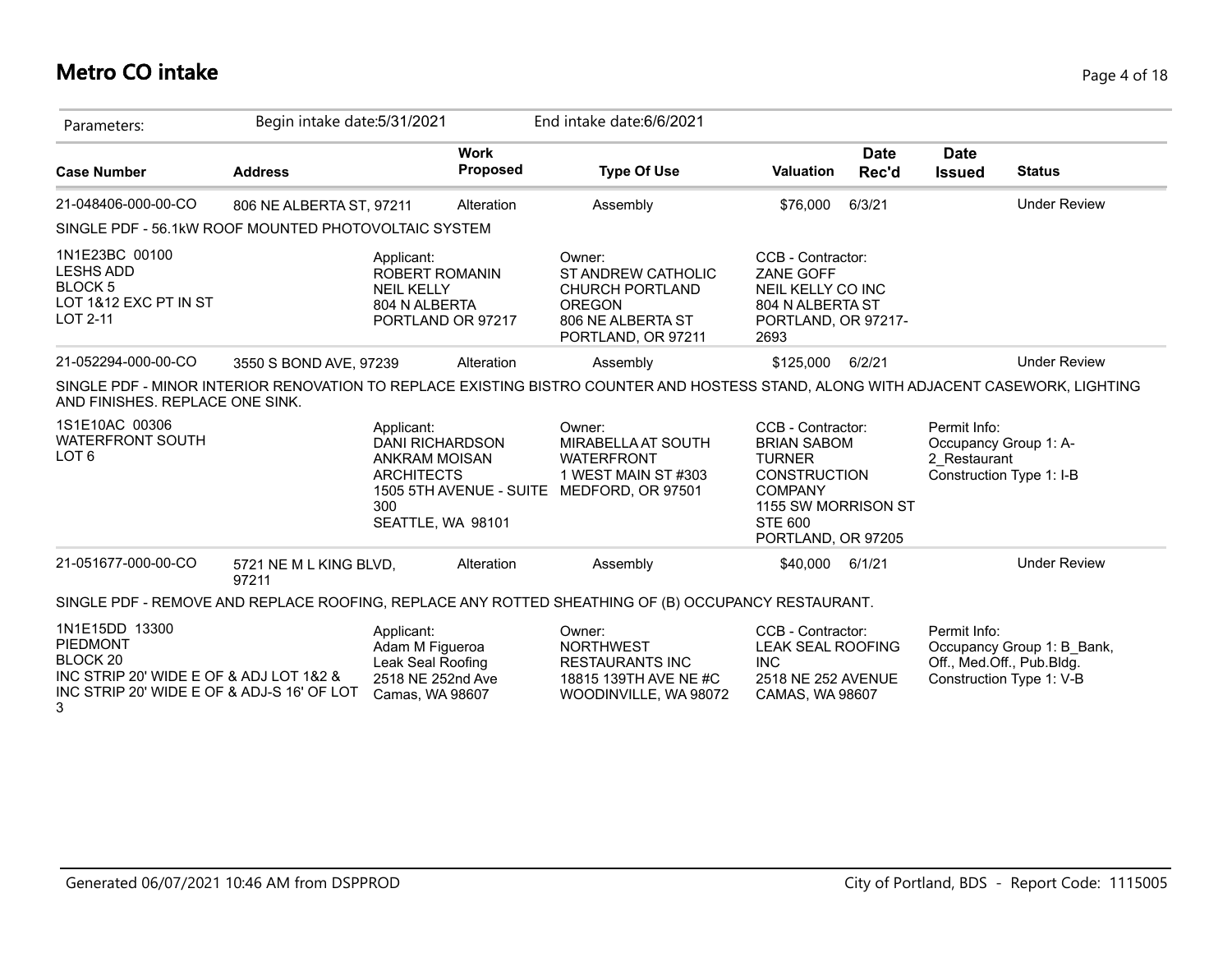# **Metro CO intake** Page 5 of 18

| Parameters:                                                                                                                                          | Begin intake date: 5/31/2021                                         |                                                              |                                                                 | End intake date: 6/6/2021                                                                                                               |                                                                                              |                      |                                      |                                                                                     |
|------------------------------------------------------------------------------------------------------------------------------------------------------|----------------------------------------------------------------------|--------------------------------------------------------------|-----------------------------------------------------------------|-----------------------------------------------------------------------------------------------------------------------------------------|----------------------------------------------------------------------------------------------|----------------------|--------------------------------------|-------------------------------------------------------------------------------------|
| <b>Case Number</b>                                                                                                                                   | <b>Address</b>                                                       |                                                              | <b>Work</b><br><b>Proposed</b>                                  | <b>Type Of Use</b>                                                                                                                      | <b>Valuation</b>                                                                             | <b>Date</b><br>Rec'd | <b>Date</b><br><b>Issued</b>         | <b>Status</b>                                                                       |
| 21-049546-000-00-CO                                                                                                                                  | 3737 NE MARINE DR, 97211                                             |                                                              | Alteration                                                      | Assembly                                                                                                                                | \$169,074                                                                                    | 6/2/21               |                                      | <b>Under Review</b>                                                                 |
|                                                                                                                                                      |                                                                      |                                                              |                                                                 | SINGLE PDF - CONSTRUCT NEW ROOF STRUCTURE ON EXISTING FLOATING PATIO ASSOCIATED WITH FLOATING CLUBHOUSE.                                |                                                                                              |                      |                                      |                                                                                     |
|                                                                                                                                                      |                                                                      | Applicant:<br>RONALD MORAN                                   | 1231 SE 58TH AVENUE<br>PORTLAND, OR 97215                       | Owner:<br>ROSE CITY YACHT CLUB<br><b>INC</b><br>7150 SW HAMPTON ST STE<br>200<br>TIGARD, OR 97223-8378                                  |                                                                                              |                      | Permit Info:<br>3 Assembly - General | Occupancy Group 1: A-<br>Construction Type 1: V-B                                   |
| 21-041835-000-00-CO                                                                                                                                  | 3309 N MISSISSIPPI AVE,<br>97227                                     |                                                              | Alteration                                                      | <b>Business</b>                                                                                                                         | \$59,702 6/1/21                                                                              |                      |                                      | <b>Under Review</b>                                                                 |
| PERMIT.                                                                                                                                              |                                                                      |                                                              |                                                                 | SINGLE PDF - TENANT IMPROVEMENT FOR NEW CAFE: NEW KITCHEN, SEATING AREA. CHANGE OF USE FROM M TO B. RESTROOMS EXISTING UNDER SEPARATE   |                                                                                              |                      |                                      |                                                                                     |
| 1N1E27BA 03500<br><b>COOKS ADD</b><br><b>BLOCK2</b><br>LOT 1&4&5&8 EXC PT IN STS<br>LOT 7, LOT 9 EXC PT IN ST, INC PT VAC<br>ALLEY LOT 10&11, LOT 12 |                                                                      | Applicant:<br><b>WESTIN GLASS</b>                            | CASTLE LAKE CON. LLC<br>3147 NE HOLLAND ST<br>PORTLAND OR 97211 | Owner:<br>MISSISSIPPI APARTMENTS<br><b>LLC</b><br>1741 VILLAGE CENTER CIR 1741 VILLAGE CENTER<br>LAS VEGAS, NV 89134                    | CCB - Contractor:<br>FORE CONSTRUCTION<br><b>LLC</b><br><b>CIRCLE</b><br>LAS VEGAS, NV 89134 |                      | Permit Info:                         | Occupancy Group 1: B_Bank,<br>Off., Med.Off., Pub.Bldg.<br>Construction Type 1: I-A |
| 21-049880-000-00-CO                                                                                                                                  | 20 NW 16TH AVE                                                       |                                                              | Alteration                                                      | <b>Business</b>                                                                                                                         | \$22,000 6/1/21                                                                              |                      |                                      | <b>Under Review</b>                                                                 |
|                                                                                                                                                      | ADA ACCESSIBLE ENTRY DOOR IN COMMERCIAL AREA OF FOUR STORY BUILDING. |                                                              |                                                                 | SINGLE PDF - REPLACE STOREFRONT - REPLACE SILL, REPAIR TRIM AREAS WITH DRYROT, ADD BATTEN BOARD SIDING AND TRIM AROUND WINDOWS. ADD NEW |                                                                                              |                      |                                      |                                                                                     |
| 1N1E33DA 60000                                                                                                                                       |                                                                      | Applicant:<br><b>ANWAR BEISA</b><br>LLC<br>12728 SE STARK ST | DLUXE CONSTRUCTION<br>PORTLAND OR 97234                         | Owner:<br>EMPRESS CONDOMINIUMS DLUXE CONSTRUCTION<br><b>OWNERS' ASSOCIATION</b><br>537 SE ASH ST<br>PORTLAND, OR 97214                  | CCB - Contractor:<br><b>LLC</b><br>PO BOX 2230<br>FAIRVIEW, OR 97024                         |                      |                                      |                                                                                     |
| 21-051250-000-00-CO                                                                                                                                  | 4803 NE FREMONT ST, 97213                                            |                                                              | Alteration                                                      | <b>Business</b>                                                                                                                         | \$135,000                                                                                    | 6/1/21               |                                      | <b>Under Review</b>                                                                 |
|                                                                                                                                                      |                                                                      |                                                              |                                                                 | SINGLE PDF - TENANT IMPROVEMENT FOR NEW PHYSICAL THERAPY BUSINESS. ** WITH 21-051256 MT**                                               |                                                                                              |                      |                                      |                                                                                     |
| 1N2E19CD 02700<br><b>BANKS ADD</b><br>LOT 9-11                                                                                                       |                                                                      | Applicant:<br>MIKE COYLE<br><b>FASTER PERMITS</b><br>420     | 2000 SW 1ST AVE, STE<br>PORTLAND, OR 97201                      | Owner:<br>PCF PROPERTIES LLC<br>901 NE GLISAN ST #200<br>PORTLAND, OR 97232-2730                                                        | Primary Contractor:<br>TO BID                                                                |                      | Permit Info:                         | Occupancy Group 1: B_Bank,<br>Off., Med.Off., Pub.Bldg.<br>Construction Type 1: V-B |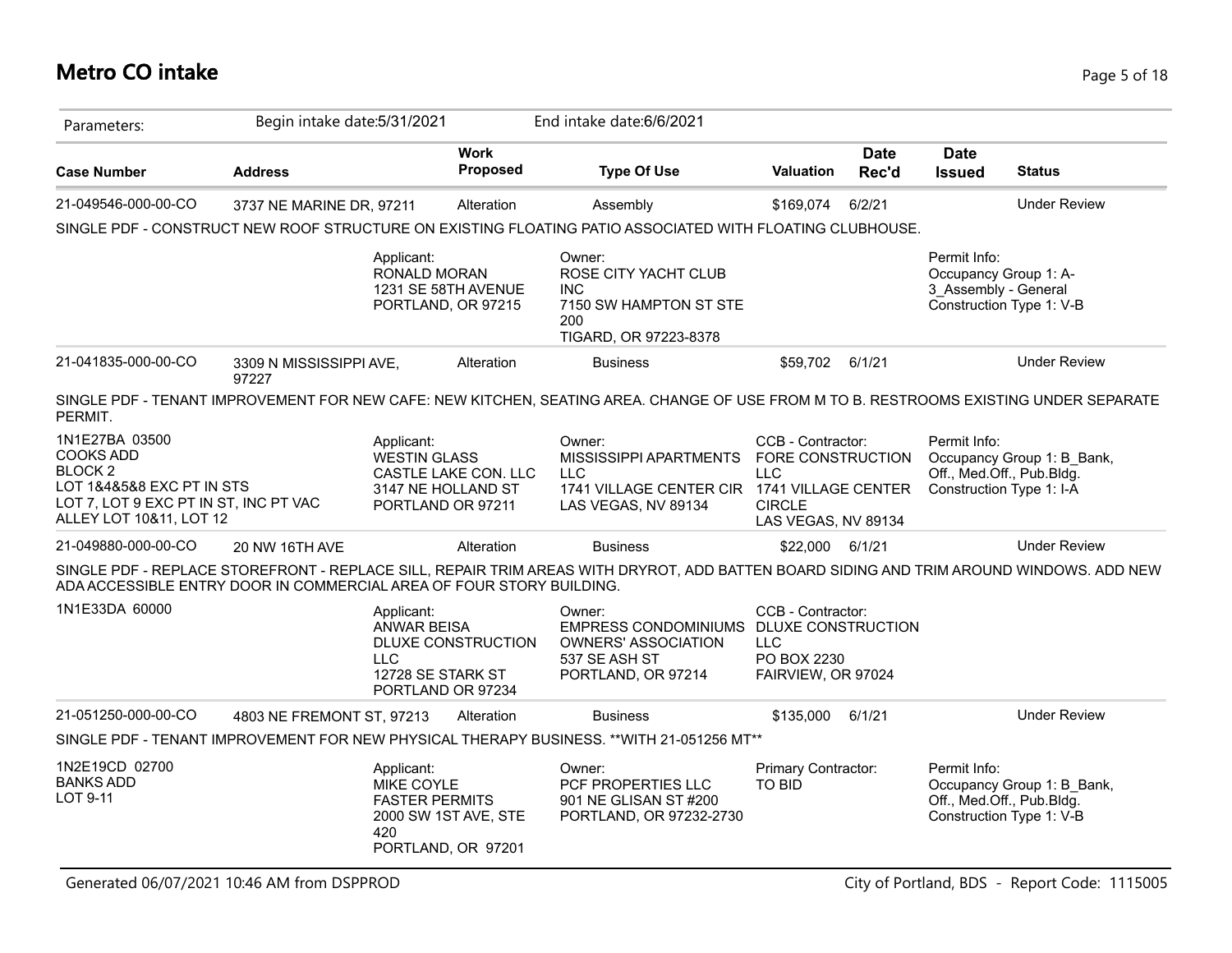# **Metro CO intake** Page 6 of 18

| Parameters:                                                                                        | Begin intake date: 5/31/2021                                                                                                                                                                                                                                      |                                                | End intake date: 6/6/2021                                                                      |                                                                                                                           |                      |                              |                                                                                     |
|----------------------------------------------------------------------------------------------------|-------------------------------------------------------------------------------------------------------------------------------------------------------------------------------------------------------------------------------------------------------------------|------------------------------------------------|------------------------------------------------------------------------------------------------|---------------------------------------------------------------------------------------------------------------------------|----------------------|------------------------------|-------------------------------------------------------------------------------------|
| <b>Case Number</b>                                                                                 | <b>Address</b>                                                                                                                                                                                                                                                    | <b>Work</b><br><b>Proposed</b>                 | <b>Type Of Use</b>                                                                             | <b>Valuation</b>                                                                                                          | <b>Date</b><br>Rec'd | <b>Date</b><br><b>Issued</b> | <b>Status</b>                                                                       |
| 21-040955-000-00-CO                                                                                | 6701 NE GLISAN ST, 97213                                                                                                                                                                                                                                          | Alteration                                     | <b>Business</b>                                                                                | \$438.431                                                                                                                 | 6/1/21               |                              | <b>Under Review</b>                                                                 |
|                                                                                                    | SINGLE PDF - TI FOR NEW TENANT - NO CHANGE OF OCCUPANCY - MAIN FLOOR: DEMOLISH CASEWORK AND OTHER ITEMS ASSOCIATED WITH PREVIOUS BANK.<br>CREATE NEW EXAM ROOMS, WAITING AREA, LAB, RECEPTION AREA, AND ACCESSIBLE RESTROOM. NO WORK IN BASEMENT OR ON 2ND FLOOR. |                                                |                                                                                                |                                                                                                                           |                      |                              |                                                                                     |
| 1N2E32BD 20400<br>NORTH MT TABOR<br>BLOCK 10<br><b>LOT 4&amp;7</b><br>LOT 5&6 EXC PT IN ST         | Applicant:<br><b>RENEE SNYDER</b><br><b>EMMETT PHAIR</b><br><b>CONSTRUCTION</b><br>STE E                                                                                                                                                                          | 6305 SW ROSEWOOD ST<br>LAKE OSWEGO OR 97035    | Owner:<br>EYE HEALTH NORTHWEST<br>PC<br>11086 SE OAK ST<br>MILWAUKIE, OR 97222-6692 ST SUITE E | CCB - Contractor:<br>PHAIR CONSTRUCTION<br><b>COMPANY</b><br>6305 SW ROSEWOOD<br>LAKE OSWEGO, OR<br>97305                 |                      | Permit Info:                 | Occupancy Group 1: B Bank,<br>Off., Med.Off., Pub.Bldg.<br>Construction Type 1: V-B |
| 19-252870-DFS-09-CO                                                                                | 710 NE HOLLADAY ST, 97232                                                                                                                                                                                                                                         | Alteration                                     | <b>Business</b>                                                                                | \$50,000                                                                                                                  | 6/4/21               |                              | <b>Under Review</b>                                                                 |
| SINGLE PDF - DFS FOR METAL STAIR (NORTH)                                                           |                                                                                                                                                                                                                                                                   |                                                |                                                                                                |                                                                                                                           |                      |                              |                                                                                     |
| 1N1E35BC 00200<br><b>HOLLADAYS ADD</b><br>BLOCK 91&102 TL 200<br>DEFERRED ADDITIONAL TAX LIABILITY | Applicant:<br>Hunter Sorge                                                                                                                                                                                                                                        | 342 SW Second Ave                              | Owner:<br>AAT LLOYD DISTRICT LLC<br>3420 CARMEL MOUNTAIN<br>RD #100<br>SAN DIEGO, CA 92121     | CCB - Contractor:<br><b>SWINERTON BUILDERS</b><br><b>INC</b><br>2001 CLAYTON ROAD<br>7TH FLOOR LEGAL<br>CONCORD, CA 94520 |                      |                              |                                                                                     |
| 21-053142-000-00-CO                                                                                | 4436 NE 158TH AVE, 97230                                                                                                                                                                                                                                          | Alteration                                     | <b>Business</b>                                                                                | \$180,000 6/4/21                                                                                                          |                      |                              | <b>Under Review</b>                                                                 |
|                                                                                                    | SINGLE PDF - STORM DAMAGE REPAIR, PLEASE PRIORITIZE. ROOF DAMAGE REPAIR.                                                                                                                                                                                          |                                                |                                                                                                |                                                                                                                           |                      |                              |                                                                                     |
| 1N2E24DA 00100<br>SECTION 24 1N 2E<br>TL 100 6.71 ACRES                                            | Applicant:<br><b>AMY TALLENT</b><br><b>DESIGN</b><br>3933 S KELLY AVE<br><b>USA</b>                                                                                                                                                                               | <b>VLMK ENGINEERING +</b><br>PORTLAND OR 97239 | Owner:<br>MCS PROPERTIES LLC<br><b>PO BOX 145</b><br><b>BORING, OR 97009</b>                   | CCB - Contractor:<br>PERLO CONSTRUCTION<br><b>LLC</b><br>11450 SW AMU STREET<br>TUALATIN, OR 97062                        |                      |                              |                                                                                     |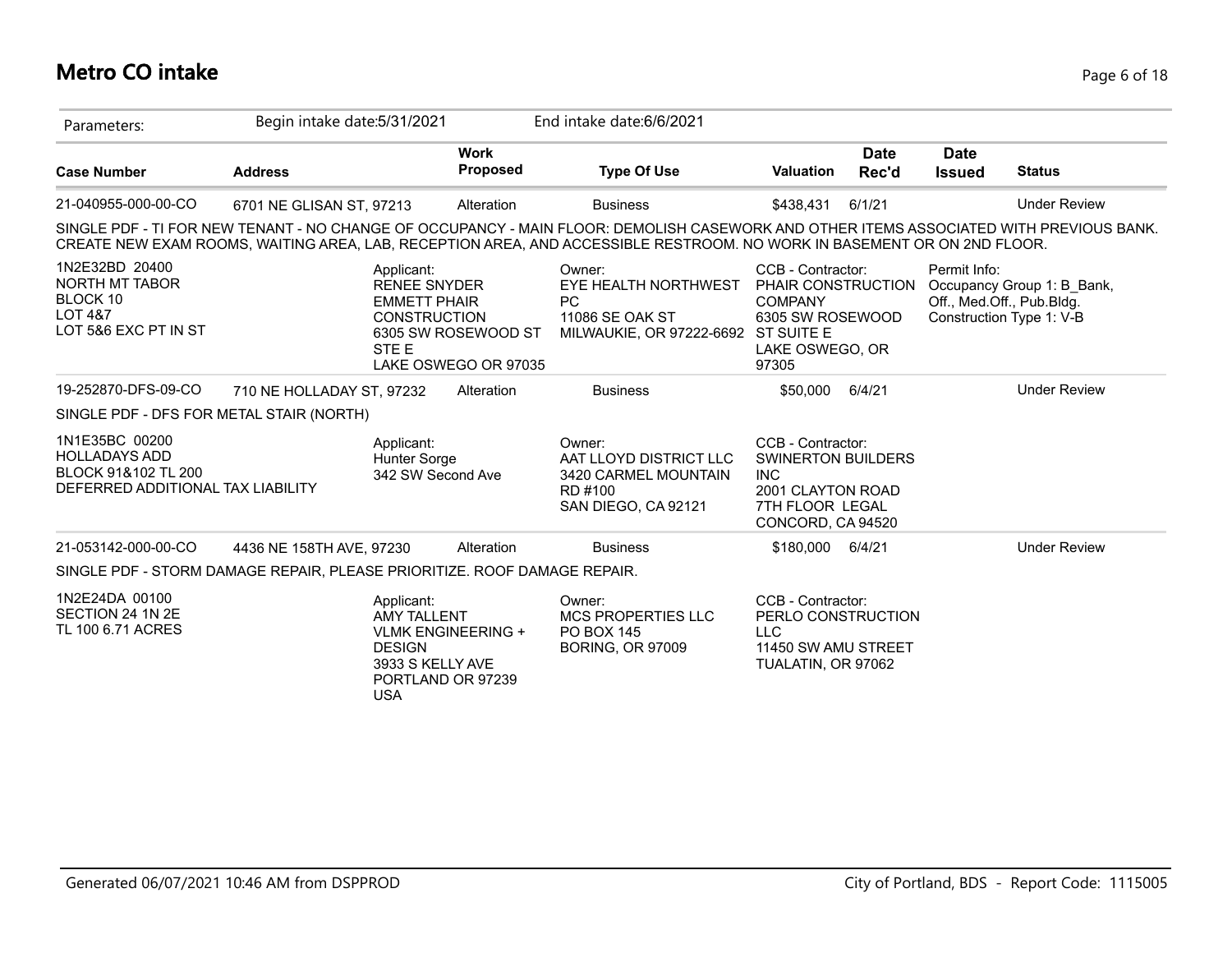# **Metro CO intake** Page 7 of 18

| Parameters:                                                                    | Begin intake date: 5/31/2021                    |                                                                                               | End intake date: 6/6/2021                                                                                                                 |                                                                                                 |                      |                              |                                                                                     |
|--------------------------------------------------------------------------------|-------------------------------------------------|-----------------------------------------------------------------------------------------------|-------------------------------------------------------------------------------------------------------------------------------------------|-------------------------------------------------------------------------------------------------|----------------------|------------------------------|-------------------------------------------------------------------------------------|
| <b>Case Number</b>                                                             | <b>Address</b>                                  | <b>Work</b><br><b>Proposed</b>                                                                | <b>Type Of Use</b>                                                                                                                        | <b>Valuation</b>                                                                                | <b>Date</b><br>Rec'd | <b>Date</b><br><b>Issued</b> | <b>Status</b>                                                                       |
| 21-051796-000-00-CO                                                            | 2219 SE 68TH AVE, 97215                         | Alteration                                                                                    | <b>Business</b>                                                                                                                           | \$145,000                                                                                       | 6/4/21               |                              | <b>Under Review</b>                                                                 |
|                                                                                |                                                 |                                                                                               | SINGLE PDF - NON-STRUCTURAL REMODEL OF THEATER INTO TIERED CLASSROOM SPACE. CHANGE OF OCCUPANCY FROM A-1 TO B.                            |                                                                                                 |                      |                              |                                                                                     |
| 1S2E05CD 05900<br><b>WARNER PACIFIC</b><br><b>BLOCK1</b><br>LOT 1 EXC PT IN ST | Applicant:<br><b>ARCHITECTS</b><br>SUITE 410    | <b>JEFF BRINGENBERG</b><br>SODERSTROM<br>1200 NW NAITO PKWY,<br>PORTLAND OR 97209             | Owner:<br><b>WARNER PACIFIC</b><br><b>COLLEGE</b><br>2219 SE 68TH AVE<br>PORTLAND, OR 97215-4026                                          | Primary Contractor:<br>TO BID                                                                   |                      | Permit Info:                 | Occupancy Group 1: B_Bank,<br>Off., Med.Off., Pub.Bldg.<br>Construction Type 1: V-B |
| 21-050858-000-00-CO                                                            | 6688 SW CAPITOL HWY,<br>97219                   | Alteration                                                                                    | <b>Business</b>                                                                                                                           | \$56,440                                                                                        | 6/3/21               |                              | <b>Under Review</b>                                                                 |
| PARAPET CAP.                                                                   |                                                 |                                                                                               | SINGLE PDF - REMOVE EXISTING TPO ROOF AND INSTALL NEW 1/4 " DENSDECK AND NEW 60 MIL PVC MEMBRANE FOR ENTIRE BUILDING. INSTALL NEW METAL   |                                                                                                 |                      |                              |                                                                                     |
| 1S1E20AA 01100<br>SECTION 20 1S 1E<br>TL 1100 0.52 ACRES                       | Applicant:<br><b>GARTH BLAND</b><br>PO BOX 1010 | <b>BLAND CONSTRUCTION</b><br><b>CANBY, OR 97013</b>                                           | Owner:<br>RACHEL PROPERTIES LLC<br>7358 SW ETON CT<br>PORTLAND, OR 97225-6042                                                             | Primary Contractor:<br><b>TO BID</b>                                                            |                      |                              |                                                                                     |
| 20-146722-REV-02-CO                                                            | 421 SW OAK ST, 97204                            | Alteration                                                                                    | <b>Business</b>                                                                                                                           | \$55.000                                                                                        | 6/1/21               |                              | <b>Under Review</b>                                                                 |
| MEZZANINE.                                                                     |                                                 |                                                                                               | Single PDF - VALUE-ADDED REVISION TO REMOVE PORTION OF EXISTING MEZZANINE TO ALLOW BRACE FRAME TO BE INSTALLED AND THEN BUILDING BACK THE |                                                                                                 |                      |                              |                                                                                     |
| 1N1E34CD 03000<br><b>PORTLAND</b><br><b>BLOCK 66 LOT 1&amp;2</b><br>7&8        | Applicant:<br>300                               | <b>MATT FITZGERALD</b><br><b>GBD ARCHITECTS</b><br>1120 NW COUCH ST, STE<br>PORTLAND OR 97209 | Owner:<br><b>G&amp;I VII FIVE OAK OWNER</b><br><b>LLC</b><br>220 E 42ND ST, 27TH FLR<br>NEW YORK, NY 10017                                | CCB - Contractor:<br>R & H CONSTRUCTION<br><b>CO</b><br>2019 NW WILSON ST<br>PORTLAND, OR 97209 |                      |                              |                                                                                     |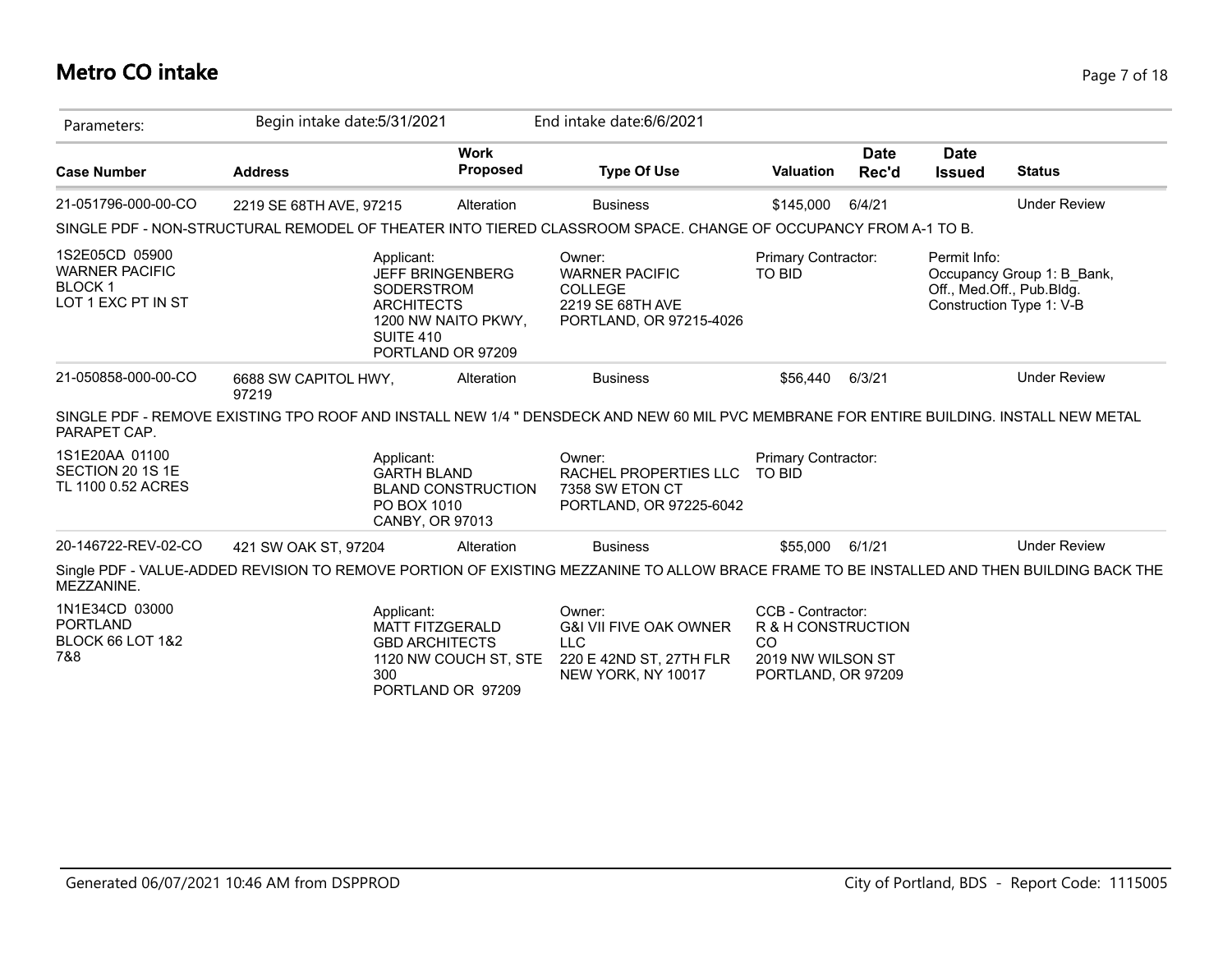#### **Metro CO intake** Page 8 of 18

| Parameters:                                                           | Begin intake date: 5/31/2021 |                                                                          |                                                                                    | End intake date: 6/6/2021                                                                                                          |                                                                                                                           |                      |                              |                                                                                       |
|-----------------------------------------------------------------------|------------------------------|--------------------------------------------------------------------------|------------------------------------------------------------------------------------|------------------------------------------------------------------------------------------------------------------------------------|---------------------------------------------------------------------------------------------------------------------------|----------------------|------------------------------|---------------------------------------------------------------------------------------|
| <b>Case Number</b>                                                    | <b>Address</b>               |                                                                          | <b>Work</b><br>Proposed                                                            | <b>Type Of Use</b>                                                                                                                 | <b>Valuation</b>                                                                                                          | <b>Date</b><br>Rec'd | <b>Date</b><br><b>Issued</b> | <b>Status</b>                                                                         |
| 21-051936-000-00-CO                                                   | 950 NW 23RD AVE, 97210       |                                                                          | Alteration                                                                         | <b>Business</b>                                                                                                                    | \$450,000                                                                                                                 | 6/2/21               |                              | <b>Under Review</b>                                                                   |
| SINGLE PDF - 1ST TIME TENANT IMPROVEMENT FOR BANK.                    |                              |                                                                          |                                                                                    |                                                                                                                                    |                                                                                                                           |                      |                              |                                                                                       |
| 1N1E33BC 00300<br>KINGS 2ND ADD<br>BLOCK 20<br>LOT 15-17              |                              | Applicant:<br><b>BANDRIDGE</b><br><b>SUITE 1700</b><br>97205             | <b>MARISA O'GORMAN</b><br>1000 SW BROADWAY<br>PORTLAND OREGON                      | Owner:<br>C E JOHN PROPERTIES 22<br><b>LLC</b><br>1701 SE COLUMBIA RIVER<br>DR.<br>VANCOUVER, WA 98661-<br>8078                    | Primary Contractor:<br><b>TO BID</b>                                                                                      |                      | Permit Info:                 | Occupancy Group 1: B_Bank,<br>Off., Med.Off., Pub.Bldg.<br>Construction Type 1: V-B   |
| 21-051605-000-00-CO                                                   | 1306 NW HOYT ST, 97209       |                                                                          | Alteration                                                                         | <b>Business</b>                                                                                                                    | \$35,000                                                                                                                  | 6/1/21               |                              | <b>Under Review</b>                                                                   |
| SINGLE PDF - NEW WALLS FOR OFFICES                                    |                              |                                                                          |                                                                                    |                                                                                                                                    |                                                                                                                           |                      |                              |                                                                                       |
| 1N1E33AD 04300<br><b>COUCHS ADD</b><br>BLOCK 88<br><b>LOT 5&amp;8</b> |                              | Applicant:<br><b>JEFF BURNS</b><br><b>BURNS ORGANIC</b><br><b>MODERN</b> | 1336 SE 20TH AVE<br>PORTLAND OR 97214                                              | Owner:<br>1306 LLC<br>906 NW 23RD AVE<br>PORTLAND, OR 97210-3006                                                                   | CCB - Contractor:<br><b>ANDY LERRITZ</b><br>DEFORM NW LLC<br>PO BOX 42404<br>PORTLAND, OR 97242                           |                      |                              |                                                                                       |
| 21-051688-000-00-CO                                                   | 2164 SW PARK PL, 97205       |                                                                          | Alteration                                                                         | <b>Business</b>                                                                                                                    | \$80,000 6/2/21                                                                                                           |                      |                              | <b>Under Review</b>                                                                   |
|                                                                       |                              |                                                                          |                                                                                    | SINGLE PDF - WATER DAMAGE REPAIRS, REPLACEMENT OF INTERIOR WALL, ROOF, FLOOR FRAMING, WINDOW, SIDING.                              |                                                                                                                           |                      |                              |                                                                                       |
| 1N1E33CD 04500<br>JOHNSONS ADD<br><b>BLOCK 4</b><br>LOT 10-12         |                              | Applicant:<br><b>DAVID MILLER</b><br><b>ENGINEERS</b>                    | <b>HAYDEN CONSULTING</b><br>12480 SW 68th Ave<br><b>TIGARD, OR 97223</b>           | Owner:<br>DBG PARK PLACE LLC<br>2164 SW PARK PL<br>PORTLAND, OR 97205-1125                                                         | Primary Contractor:<br><b>TO BID</b>                                                                                      |                      | Permit Info:                 | Occupancy Group 1: B Bank,<br>Off., Med.Off., Pub.Bldg.<br>Construction Type 1: V-B   |
| 21-051703-000-00-CO                                                   | 401 SW 5TH AVE, 97204        |                                                                          | Alteration                                                                         | <b>Business</b>                                                                                                                    | \$166,000                                                                                                                 | 6/2/21               |                              | <b>Under Review</b>                                                                   |
| REMOVE AND REPLACE INTERIOR WALK OFF MAT.                             |                              |                                                                          |                                                                                    | SINGLE PDF - REMOVE AND REPLACE ENTRY DOORS, REPLACE EXTERIOR FLOOR TILE WITH POURED TERRAZO, INSTALL BOLLARD WITH ADA PUSH PLATE, |                                                                                                                           |                      |                              |                                                                                       |
| 1N1E34CD 06900<br><b>PORTLAND</b><br>BLOCK 175<br><b>LOT 1&amp;2</b>  |                              | Applicant:<br><b>ST STE 200</b>                                          | JEANNE JAMESON<br><b>ZGF ARCHITECTS</b><br>1223 SW WASHINGTON<br>PORTLAND OR 97205 | Owner:<br>401 SW 5TH LLC<br>88 KEARNY ST #1600<br>SAN FRANCISCO, CA 94108<br>$-5543$                                               | CCB - Contractor:<br><b>SWINERTON BUILDERS</b><br><b>INC</b><br>2001 CLAYTON ROAD<br>7TH FLOOR LEGAL<br>CONCORD, CA 94520 |                      | Permit Info:                 | Occupancy Group 1: B_Bank,<br>Off., Med.Off., Pub.Bldg.<br>Construction Type 1: III-B |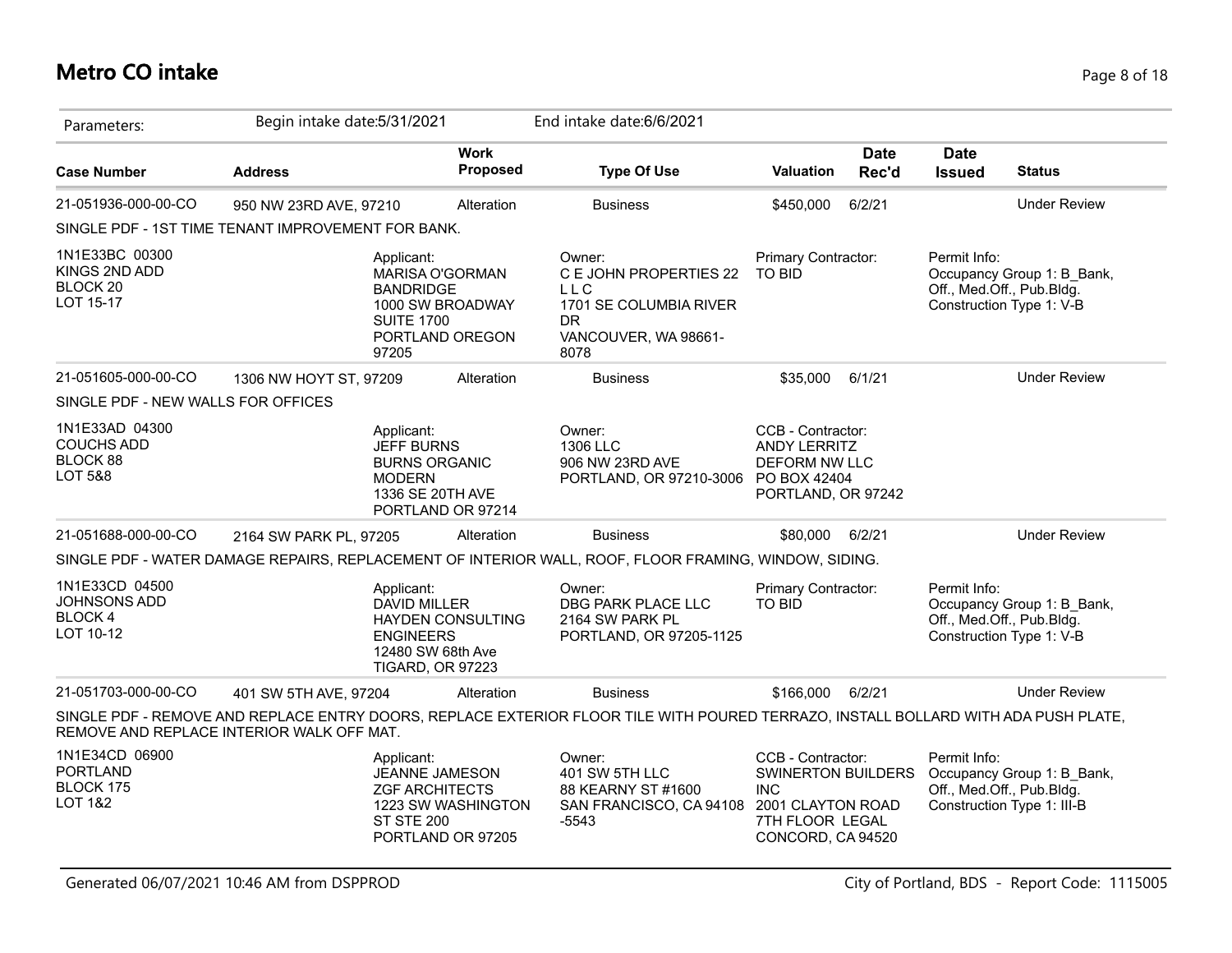| Parameters:                                                           | Begin intake date: 5/31/2021                                                                                                                                                                                  |                                                                                                          | End intake date: 6/6/2021                                                                                   |                                                       |             |                            |                                                                                      |
|-----------------------------------------------------------------------|---------------------------------------------------------------------------------------------------------------------------------------------------------------------------------------------------------------|----------------------------------------------------------------------------------------------------------|-------------------------------------------------------------------------------------------------------------|-------------------------------------------------------|-------------|----------------------------|--------------------------------------------------------------------------------------|
|                                                                       |                                                                                                                                                                                                               | <b>Work</b>                                                                                              |                                                                                                             |                                                       | <b>Date</b> | <b>Date</b>                |                                                                                      |
| <b>Case Number</b>                                                    | <b>Address</b>                                                                                                                                                                                                | <b>Proposed</b>                                                                                          | <b>Type Of Use</b>                                                                                          | <b>Valuation</b>                                      | Rec'd       | <b>Issued</b>              | <b>Status</b>                                                                        |
| 21-049490-000-00-CO                                                   | 1612 NE COLUMBIA BLVD,<br>97211                                                                                                                                                                               | Alteration                                                                                               | Factory/Industrial                                                                                          | \$89,121                                              | 6/1/21      |                            | <b>Under Review</b>                                                                  |
|                                                                       | SINGLE PDF - PARTIAL CHANGE OF OCCUPANCY FROM S-1 TO F-1 - REBUILD TWO STAIRS TO BE CODE COMPLIANT. REBUILD SECOND FLOOR FRAMING FOR NEW<br>GROW ROOMS. ADD WALLS TO EXISTING 2ND FLOOR TO CREATE GROW ROOMS. |                                                                                                          |                                                                                                             |                                                       |             |                            |                                                                                      |
|                                                                       | Applicant:                                                                                                                                                                                                    | RAPHAEL GOODBLATT<br>AHHA ARCHITECT INC<br>6663 SW BEAVERTON<br>HILLSDALE HWY #222<br>PORTLAND, OR 97225 | Owner:<br>1530 COLUMBIA LLC<br>5616 NE RODNEY AVE<br>PORTLAND, OR 97211                                     | Primary Contractor:<br><b>TO BID</b>                  |             | Permit Info:<br>Mod.Hazard | Occupancy Group 1: F-<br>1 Industrial Plant - Factory,<br>Construction Type 1: III-B |
| 21-051511-000-00-CO                                                   | 321 NE DAVIS ST, 97232                                                                                                                                                                                        | Alteration                                                                                               | Factory/Industrial                                                                                          | \$463,000                                             | 6/1/21      |                            | <b>Under Review</b>                                                                  |
|                                                                       | SINGLE PDF - TI FOR NEW TENANT AND PARTIAL CHANGE OF OCCUPANCY FROM F-1 TO B; NEW INTERIOR PARTITION WALLS TO CREATE CAFE WITH KITCHEN<br>AND SEATING AREA, OFFICES, LAB, AND (3) NEW RESTROOMS               |                                                                                                          |                                                                                                             |                                                       |             |                            |                                                                                      |
| 1N1E34DA 01000<br><b>EAST PORTLAND</b><br>BLOCK 74<br>LOT 3&4 TL 1000 | Applicant:<br>MIKE COYLE<br><b>FASTER PERMITS</b><br>420                                                                                                                                                      | 2000 SW 1ST AVE, STE<br>PORTLAND, OR 97201                                                               | Owner:<br>LUCAS BITAR LP<br>9828 E BURNSIDE ST #200<br>PORTLAND, OR 97216-2363 PORTLAND, OR 97280<br>Owner: | CCB - Contractor:<br>SMITH ARNOLD INC<br>PO BOX 19742 |             |                            |                                                                                      |
|                                                                       |                                                                                                                                                                                                               |                                                                                                          | 321 NE DAVIS STREET LLC<br>9828 E BURNSIDE ST #200<br>PORTLAND, OR 97216-2363                               |                                                       |             |                            |                                                                                      |
| 16-209840-REV-01-CO                                                   | SW JEFFERSON ST, 97201                                                                                                                                                                                        | Alteration                                                                                               | Factory/Industrial                                                                                          | \$0                                                   | 6/1/21      | 6/1/21                     | Issued                                                                               |
|                                                                       | WASHINGTON PARK RES PUMP STATION 3-REV-01 - new concrete pad for new transformer, seismic bracing of pad. Existing transformer/pad will be removed. *****<br>SWITCHED TO PROJECTDOX "COMPLEX" REVIEW          |                                                                                                          |                                                                                                             |                                                       |             |                            |                                                                                      |
| 1N1E33C 00300<br>SECTION 33 1N 1E<br>TL 300 20.71 ACRES               | Applicant:<br><b>BILL WALSH</b><br>SUITE 240                                                                                                                                                                  | <b>CHERRY CITY ELECTRIC</b><br>2501 SE COLUMBIA WAY<br>VANCOUVER WA 98661                                | Owner:<br>PORTLAND CITY OF<br>1120 SW 5TH AVE #405<br>PORTLAND, OR 97204-1912                               |                                                       |             |                            |                                                                                      |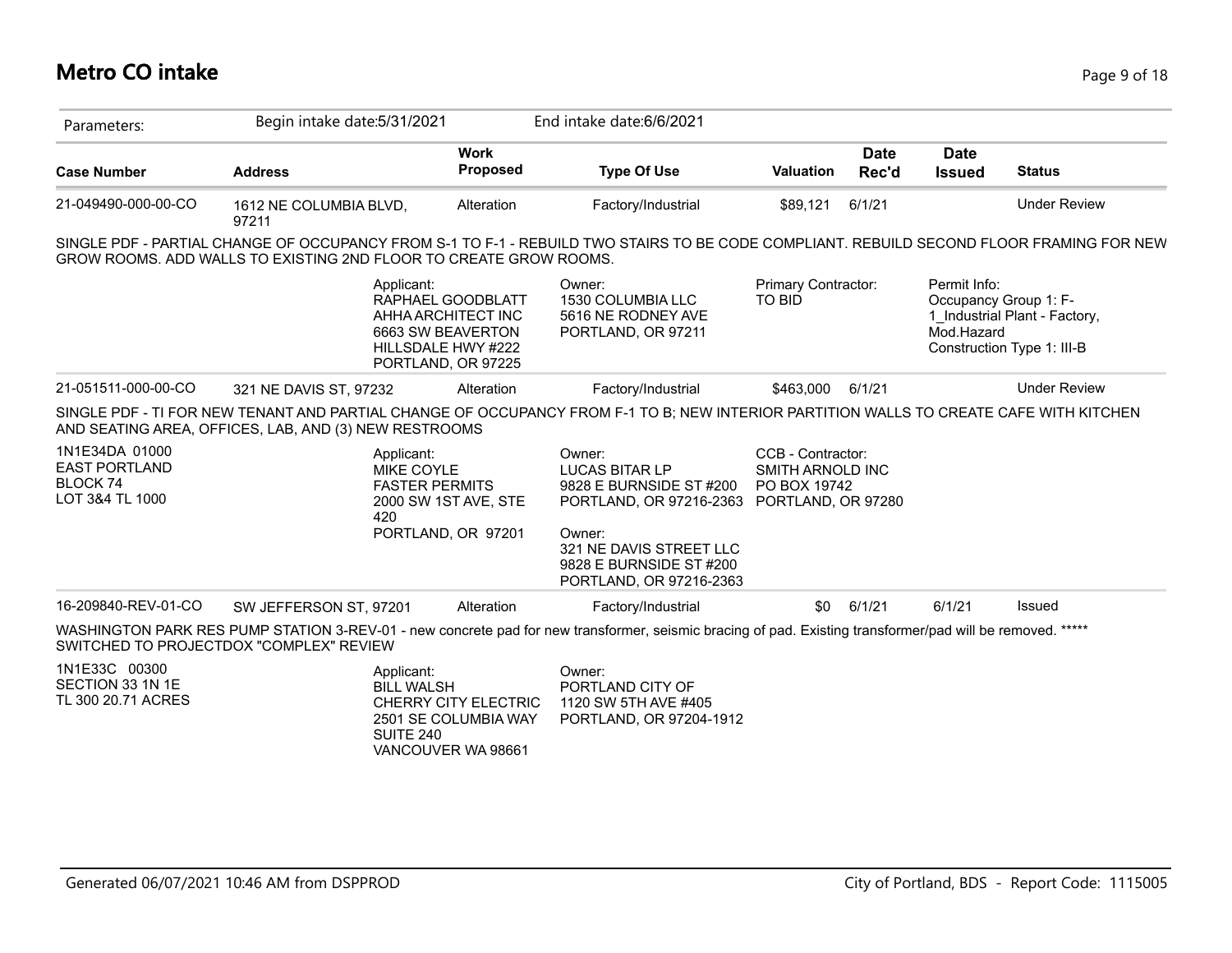# **Metro CO intake** Page 10 of 18

| Parameters:                                                                                                                                                     | Begin intake date: 5/31/2021  |                                                                                                                                       |                                | End intake date: 6/6/2021                                                                                                                                                                                                                                             |                                                                                                                         |                      |                                        |                                                         |
|-----------------------------------------------------------------------------------------------------------------------------------------------------------------|-------------------------------|---------------------------------------------------------------------------------------------------------------------------------------|--------------------------------|-----------------------------------------------------------------------------------------------------------------------------------------------------------------------------------------------------------------------------------------------------------------------|-------------------------------------------------------------------------------------------------------------------------|----------------------|----------------------------------------|---------------------------------------------------------|
| <b>Case Number</b>                                                                                                                                              | <b>Address</b>                |                                                                                                                                       | <b>Work</b><br><b>Proposed</b> | <b>Type Of Use</b>                                                                                                                                                                                                                                                    | <b>Valuation</b>                                                                                                        | <b>Date</b><br>Rec'd | <b>Date</b><br><b>Issued</b>           | <b>Status</b>                                           |
| 21-042315-000-00-CO                                                                                                                                             | 6123 N MARINE DR, 97203       |                                                                                                                                       | Alteration                     | Hazardous                                                                                                                                                                                                                                                             | \$250,000                                                                                                               | 6/1/21               |                                        | <b>Under Review</b>                                     |
|                                                                                                                                                                 |                               |                                                                                                                                       |                                | SINGLE PDF - PARTIAL CHANGE OF OCCUPANCY FROM S-1 TO H-3 TO ACCOMODATE FLAMMABLE AND COMBUSTIBLE LIQUID STORAGE; ADD NEW INTERIOR FIRE<br>BARRIERS TO SEPARATE OCCUPANCIES; NEW UNDERGROUND CONTAINMENT TANK ON PROPERTY.; ALTERATIONS TO ACCESSIBLE RAMP AND PARKING |                                                                                                                         |                      |                                        |                                                         |
| 2N1E30C 00200<br>RIVERGATE INDUSTRIAL DIS<br><b>BLOCK 23</b><br>LOT 1 TL 200<br>LAND & IMPS SEE R646385 (R708886117) FOR ENGINEERING<br><b>MACH &amp; EQUIP</b> |                               | Applicant:<br>KATHARINE GILBERT<br><b>LIVERMORE</b><br><b>ARCHITECTURE &amp;</b><br>1500 SW 1ST AVE, STE<br>240<br>PORTLAND, OR 97201 |                                | Owner:<br>PORT OF PORTLAND<br>6107 N MARINE DR #3<br>PORTLAND, OR 97203-6409                                                                                                                                                                                          | Primary Contractor:<br><b>TO BID</b>                                                                                    |                      |                                        |                                                         |
| 19-267072-DFS-24-CO                                                                                                                                             | 7000 NE AIRPORT WAY,<br>97218 |                                                                                                                                       | Alteration                     | Institutional                                                                                                                                                                                                                                                         | \$3,200                                                                                                                 | 6/1/21               | 6/1/21                                 | Issued                                                  |
| T CORE - Package "A" - DFS-24 - Seismic pipe supports at MC 5                                                                                                   |                               |                                                                                                                                       |                                |                                                                                                                                                                                                                                                                       |                                                                                                                         |                      |                                        |                                                         |
| 1N2E08B 00400<br>SECTION 08 1N 2E<br>TL 400 7.39 ACRES<br>SEE SUB ACCOUNTS                                                                                      |                               | Applicant:<br>MIKE COYLE<br><b>FASTER PERMITS</b><br>2000 SW 1ST AVE, STE<br>420<br>PORTLAND, OR 97201                                |                                | Owner:<br>PORT OF PORTLAND<br>PO BOX 3529<br>PORTLAND, OR 97208-3529                                                                                                                                                                                                  | CCB - Contractor:<br><b>HOFFMAN SKANSKA</b><br><b>LLC</b><br>389 INTERPACE<br>PARKWAY 5TH FLOOR<br>PARSIPPANY, NJ 07054 |                      |                                        |                                                         |
| 21-052730-000-00-CO                                                                                                                                             | 7741 N LOMBARD ST, 97203      |                                                                                                                                       | Alteration                     | Mercantile                                                                                                                                                                                                                                                            | \$35,000                                                                                                                | 6/2/21               |                                        | <b>Under Review</b>                                     |
| SINGLE PDF - NEW CANOPY ON FRONT ELEVATION                                                                                                                      |                               |                                                                                                                                       |                                |                                                                                                                                                                                                                                                                       |                                                                                                                         |                      |                                        |                                                         |
| 1N1W12AA 14300<br>ELIZABETH CAPLES ADD<br><b>BLOCK F</b><br><b>LOT 7-12</b>                                                                                     |                               | Applicant:<br><b>LISA COLLINS</b><br><b>BRR ARCHITECTURE</b><br>8131 METCALF AVE,<br>SUITE 300<br><b>OVERLAND PARK, KS</b><br>66204   |                                | Owner:<br><b>ORRICK JOINT VENTURE</b><br>LP.<br>PO BOX 14932<br>PORTLAND, OR 97293                                                                                                                                                                                    | Primary Contractor:<br><b>TO BID</b>                                                                                    |                      | Permit Info:<br><b>Service Station</b> | Occupancy Group 1: M Store,<br>Construction Type 1: V-B |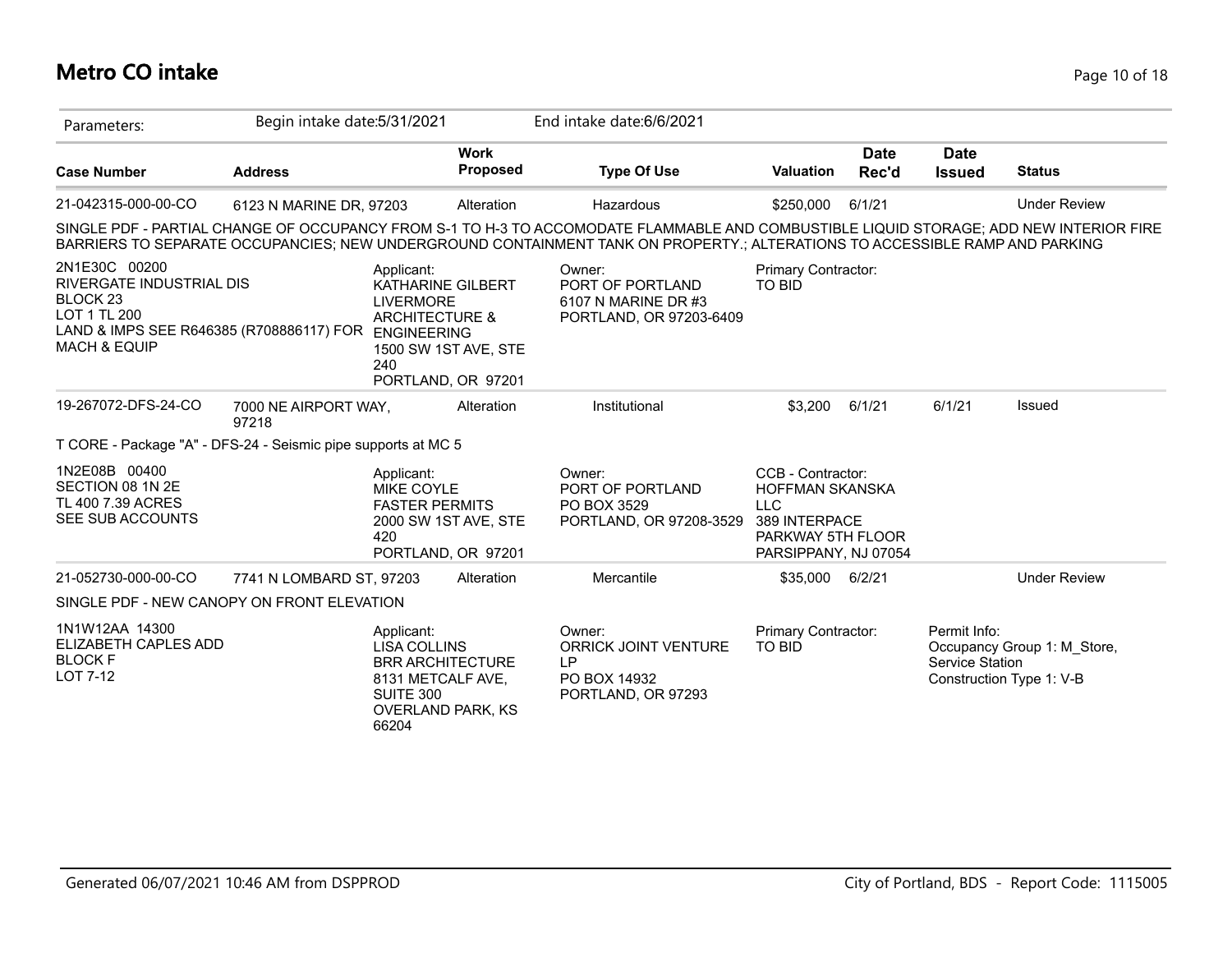#### **Metro CO intake** Page 11 of 18

| Parameters:                                                                                                          | Begin intake date: 5/31/2021       |                                                                                                                        | End intake date: 6/6/2021                                                                                                              |                                                                                                                                                                |                      |                                |                                                           |
|----------------------------------------------------------------------------------------------------------------------|------------------------------------|------------------------------------------------------------------------------------------------------------------------|----------------------------------------------------------------------------------------------------------------------------------------|----------------------------------------------------------------------------------------------------------------------------------------------------------------|----------------------|--------------------------------|-----------------------------------------------------------|
| <b>Case Number</b>                                                                                                   | <b>Address</b>                     | <b>Work</b><br><b>Proposed</b>                                                                                         | <b>Type Of Use</b>                                                                                                                     | <b>Valuation</b>                                                                                                                                               | <b>Date</b><br>Rec'd | <b>Date</b><br><b>Issued</b>   | <b>Status</b>                                             |
| 21-051657-000-00-CO                                                                                                  | 1401 SE MORRISON ST,<br>97214      | Alteration                                                                                                             | Mercantile                                                                                                                             | \$29,000                                                                                                                                                       | 5/31/21              |                                | <b>Under Review</b>                                       |
|                                                                                                                      |                                    |                                                                                                                        | SINGLE PDF - NO OCCUPANCY THIS PERMIT - CONSTRUCT NEW WALLS AND INSTALL BATHROOM UPDATES                                               |                                                                                                                                                                |                      |                                |                                                           |
| 1S1E02AB 11800<br><b>EAST PORTLAND</b><br>BLOCK 299                                                                  |                                    | Applicant:<br><b>DAN YOUNG</b><br><b>OREGON BUSINESS</b><br><b>ARCHITECTURE</b><br>PO BOX 80301<br>PORTLAND OR 97280   | Owner:<br><b>MORRISON INVESTORS</b><br>(5287)<br>1615 SE 3RD AVE #100<br>PORTLAND, OR 97214                                            |                                                                                                                                                                |                      |                                |                                                           |
| 21-051818-000-00-CO                                                                                                  | 1638 W BURNSIDE ST, 97209          | Alteration                                                                                                             | Mercantile                                                                                                                             | \$75,000                                                                                                                                                       | 6/1/21               |                                | <b>Under Review</b>                                       |
| PERMIT.                                                                                                              |                                    |                                                                                                                        | SINGLE PDF - BUILD NEW SINGLE USER RESTROOM IN SHELL TENANT SPACE. NEW DUCTING AND ELECTRICAL UNDER SEPARATE PERMIT. NO OCCUPANCY THIS |                                                                                                                                                                |                      |                                |                                                           |
| 1N1E33DC 00200<br><b>PORTLAND</b><br>ELY 150' OF BLOCK 324 EXC PT IN ST                                              |                                    | Applicant:<br>PAMELA DEEGAN<br><b>WESTERN</b><br><b>CONSTRUCTION</b><br>2300 E 3RD LOOP #110<br>VANCOUVER WA 98661     | Owner:<br><b>ALTA BURNSIDE LLC</b><br>3715 NORTHSIDE PKWY<br>NW #4-600<br>ATLANTA, GA 30327                                            | CCB - Contractor:<br>PAT BRADY<br><b>WESTERN</b><br><b>CONSTRUCTION</b><br>SERVICES INC A CORP<br>OF WA<br>2300 E 3RD LOOP SUITE<br>110<br>VANCOUVER, WA 98661 |                      | Permit Info:<br>Type 1): III-A | Construction Type 1: I-A<br>Construction Type 2 (formerly |
| 21-051269-000-00-CO                                                                                                  | 8435 NE KILLINGSWORTH<br>ST, 97220 | Alteration                                                                                                             | Storage                                                                                                                                | \$4,000                                                                                                                                                        | 6/2/21               |                                | <b>Under Review</b>                                       |
| SINGLE PDF - INSTALL PALLET RACKING.                                                                                 |                                    |                                                                                                                        |                                                                                                                                        |                                                                                                                                                                |                      |                                |                                                           |
| 1N2E16CC 01000<br>SECTION 16 1N 2E<br>TL 1000 1.99 ACRES<br>LAND & IMPS SEE R646161 (R942160033)<br>FOR MACH & EQUIP |                                    | Applicant:<br><b>DILAN DEAN</b><br><b>TOYOTA LIFT</b><br><b>NORTHWEST</b><br>19305 72ND AVE S<br><b>KENT, WA 98032</b> | Owner:<br><b>BIGFOOT FAMILY</b><br><b>INVESTMENTS LLC</b><br>8435 NE KILLINGSWORTH<br><b>ST</b><br>PORTLAND, OR 97220                  | CCB - Contractor:<br><b>TOTAL HANDLING</b><br>SOLUTIONS INC<br>16420 SE MCGILLIVRAY<br>SUITE 103-363<br>VANCOUVER, WA 98683                                    |                      |                                |                                                           |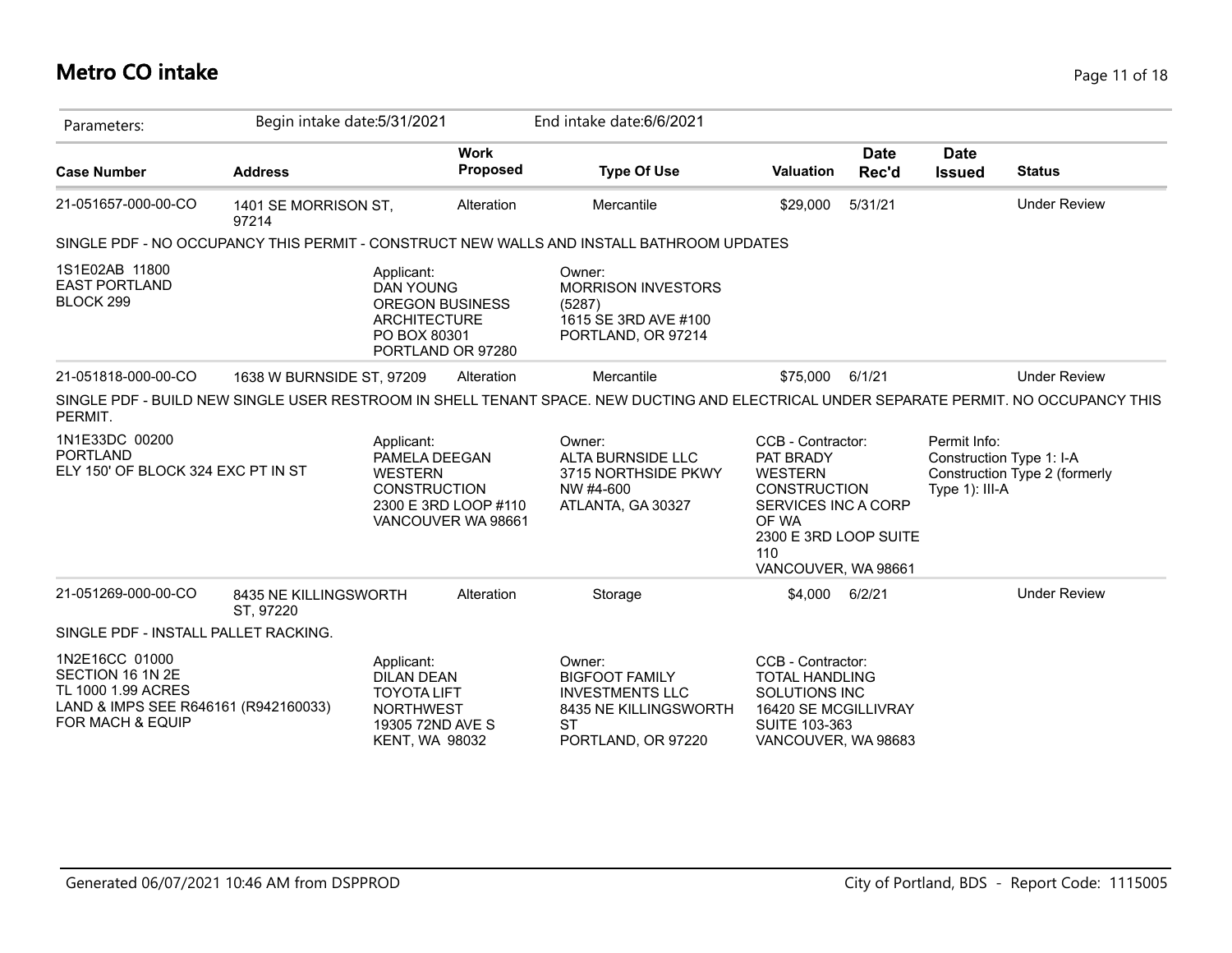# **Metro CO intake** Page 12 of 18

| Parameters:                                                                                                       | Begin intake date: 5/31/2021    |                                                                                                                                |                                | End intake date: 6/6/2021                                                                                                                                                                                                                                                                                                                                                                                                                                                                                                        |                                             |                      |                              |                     |
|-------------------------------------------------------------------------------------------------------------------|---------------------------------|--------------------------------------------------------------------------------------------------------------------------------|--------------------------------|----------------------------------------------------------------------------------------------------------------------------------------------------------------------------------------------------------------------------------------------------------------------------------------------------------------------------------------------------------------------------------------------------------------------------------------------------------------------------------------------------------------------------------|---------------------------------------------|----------------------|------------------------------|---------------------|
| <b>Case Number</b>                                                                                                | <b>Address</b>                  |                                                                                                                                | <b>Work</b><br><b>Proposed</b> | <b>Type Of Use</b>                                                                                                                                                                                                                                                                                                                                                                                                                                                                                                               | <b>Valuation</b>                            | <b>Date</b><br>Rec'd | <b>Date</b><br><b>Issued</b> | <b>Status</b>       |
| 21-049659-000-00-CO                                                                                               | 8439 NE COLUMBIA BLVD,<br>97220 |                                                                                                                                | Alteration                     | Utility                                                                                                                                                                                                                                                                                                                                                                                                                                                                                                                          | \$75,000                                    | 6/3/21               |                              | <b>Under Review</b> |
|                                                                                                                   |                                 |                                                                                                                                |                                | SINGLE PDF - PERSONAL WIRELESS SERVICE FACILITY - WIRELESS ROOFTOP - APPLICATION #3 - REPLACE (6) ANTENNAS, REMOVE (9 RRUS, INSTALL (6) RRU'S,<br>REPLACE (3) HYBRID CABLES, REPLACE ALL EXISTING SPRINT COAX, REMOVE ALL EXISTING SPRINT EQUIPMENT, AND REPLACE (2) EQUIPMENT CABINETS.                                                                                                                                                                                                                                         |                                             |                      |                              |                     |
| 1N2E16CC 00200<br>SECTION 16 1N 2E<br>TL 200 5.91 ACRES                                                           |                                 | Applicant:<br><b>SARAH SKREEN</b><br>T-MOBILE WEST, LLC<br>3 MONROE PARKWAY,<br><b>SUITE P#313</b><br>LAKE OSWEGO, OR<br>97035 |                                | Owner:<br>POOL IV FINANCE LLC<br>12735 MORRIS RD EXT<br>#400<br>ALPHARETTA, GA 30004                                                                                                                                                                                                                                                                                                                                                                                                                                             | Primary Contractor:<br><b>TO BID</b>        |                      |                              |                     |
| 21-052585-000-00-CO                                                                                               | 5100 SE HARNEY DR, 97206        |                                                                                                                                | Alteration                     | Utility                                                                                                                                                                                                                                                                                                                                                                                                                                                                                                                          | \$7,000                                     | 6/1/21               |                              | <b>Under Review</b> |
|                                                                                                                   |                                 |                                                                                                                                |                                | SINGLE PDF - PERSONAL WIRELESS SERVICE FACILITY - WIRELESS TOWER - APPLICATION #3 - REMOVE (1) ESMB REMOVE (2) FXFB RADIOS AT ANTENNA LEVEL<br>REMOVE (3) FRIG RADIOS AT ANTENNA LEVEL INSTALL (3) NOKIA AHFIG RADIO UNITS AT ANTENNA LEVEL.                                                                                                                                                                                                                                                                                     |                                             |                      |                              |                     |
| 1S2E19 00100<br>SECTION 19 1S 2E<br>TL 100 5.90 ACRES<br>LAND & IMPS SEE R336246 (R992191881)<br>FOR MACH & EQUIP |                                 | Applicant:<br><b>REID STEWART</b><br><b>INFINIGY</b><br>PO BOX 584<br><b>BORING, OR 97009</b>                                  |                                | Owner:<br><b>K COMPANY LLC</b><br>5200 SE HARNEY DR<br>PORTLAND, OR 97206-0837                                                                                                                                                                                                                                                                                                                                                                                                                                                   |                                             |                      |                              |                     |
| 21-051687-000-00-CO                                                                                               | 1907 NE SKIDMORE ST,<br>97211   |                                                                                                                                | Alteration                     | Utility                                                                                                                                                                                                                                                                                                                                                                                                                                                                                                                          | \$20,000                                    | 6/1/21               |                              | <b>Under Review</b> |
|                                                                                                                   |                                 |                                                                                                                                |                                | SINGLE PDF - PERSONAL WIRELESS SERVICE FACILITY - WIRELESS ROOFTOP (WATER TOWER) - APPLICATION #3 - WEST TANK (ALPHA GAMMA SECTORS) - W/ 21<br>-051697-CO: REMOVE AND REPLACE (4) ANTENNAS, (4) RRH UNITS, AND INSTALL AN ADDITIONAL (4) RRH UNITS. REPLACE EXISTING POWER PLANT WITH (2)<br>STAND-ALONE 24V-48V DC CONVERTER SHELVES, & ABSOLYTE BATTERY STRINGS WITH A NETSURE 721 SYSTEM WITH (9) RECTIFIERS, (2) 48V-24V DC<br>CONVERTER MODULES, & A VERTIV BATTERY RACK WITH (4) STRINGS OF 180AH HEAT TOLERANT BATTERIES. |                                             |                      |                              |                     |
| 1N1E23DA 06400<br>SECTION 23 1N 1E<br>TL 6400 2.17 ACRES ALSO SEE R316119<br>(R941230091)                         |                                 | Applicant:<br><b>LEAH STOUT</b><br><b>SMARTLINK</b><br>11232 120TH AVE NE,<br><b>SUITE 204</b><br>KIRKLAND, WA 98033           |                                | Owner:<br>PORTLAND CITY OF<br>1120 SW 5TH AVE #405<br>PORTLAND, OR 97204-1912                                                                                                                                                                                                                                                                                                                                                                                                                                                    | <b>Primary Contractor:</b><br><b>TO BID</b> |                      |                              |                     |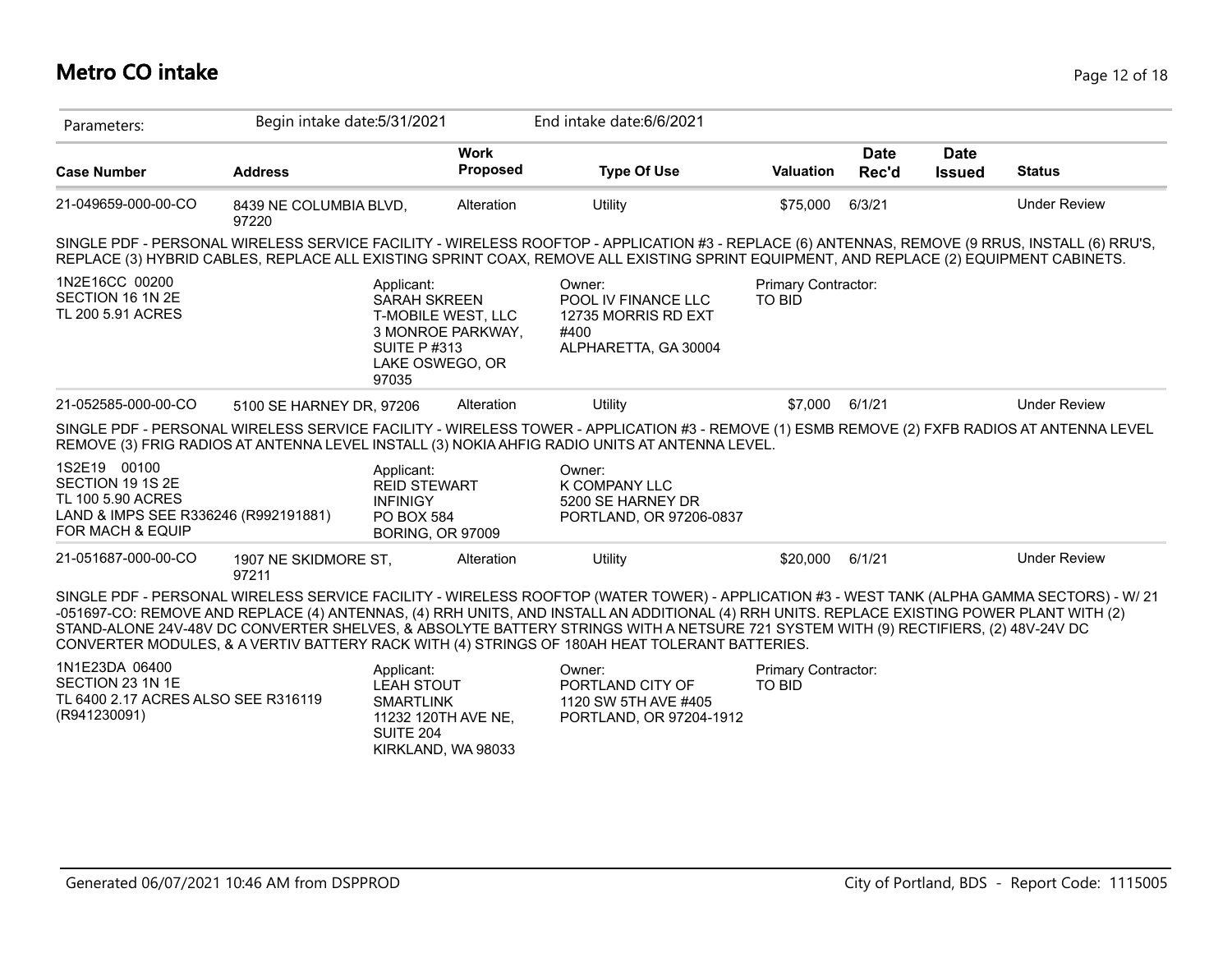# **Metro CO intake** Page 13 of 18

| Parameters:                                                                                               | Begin intake date: 5/31/2021  |                                                                                                                 |                         | End intake date: 6/6/2021                                                                                                                                                                                                                                                           |                                      |                      |                              |                                                              |
|-----------------------------------------------------------------------------------------------------------|-------------------------------|-----------------------------------------------------------------------------------------------------------------|-------------------------|-------------------------------------------------------------------------------------------------------------------------------------------------------------------------------------------------------------------------------------------------------------------------------------|--------------------------------------|----------------------|------------------------------|--------------------------------------------------------------|
| <b>Case Number</b>                                                                                        | <b>Address</b>                |                                                                                                                 | <b>Work</b><br>Proposed | <b>Type Of Use</b>                                                                                                                                                                                                                                                                  | <b>Valuation</b>                     | <b>Date</b><br>Rec'd | <b>Date</b><br><b>Issued</b> | <b>Status</b>                                                |
| 21-051697-000-00-CO                                                                                       | 1907 NE SKIDMORE ST,<br>97211 |                                                                                                                 | Alteration              | Utility                                                                                                                                                                                                                                                                             | \$5,000                              | 6/1/21               |                              | <b>Under Review</b>                                          |
|                                                                                                           |                               |                                                                                                                 |                         | SINGLE PDF - PERSONAL WIRELESS SERVICE FACILITY - WIRELESS ROOFTOP (WATER TOWER) - APPLICATION #3 - EAST TANK (BETA SECTOR) - W/ 21-051687-CO:<br>REMOVE AND REPLACE (2) ANTENNAS, (2) RRH UNITS, AND INSTALL ADDITIONAL (1) RRH UNIT. MODIFY EXISTING MOUNT PER ATTACHED DRAWINGS. |                                      |                      |                              |                                                              |
| 1N1E23DA 06400<br>SECTION 23 1N 1E<br>TL 6400 2.17 ACRES ALSO SEE R316119<br>(R941230091)                 |                               | Applicant:<br><b>LEAH STOUT</b><br><b>SMARTLINK</b><br>11232 120TH AVE NE,<br>SUITE 204<br>KIRKLAND, WA 98033   |                         | Owner:<br>PORTLAND CITY OF<br>1120 SW 5TH AVE #405<br>PORTLAND, OR 97204-1912                                                                                                                                                                                                       | Primary Contractor:<br><b>TO BID</b> |                      |                              |                                                              |
| 21-052095-000-00-CO                                                                                       | 333 SE 3RD AVE, 97214         |                                                                                                                 | Alteration              | Utility                                                                                                                                                                                                                                                                             | \$19,000                             | 6/1/21               |                              | <b>Under Review</b>                                          |
|                                                                                                           |                               |                                                                                                                 |                         | SINGLE PDF - PERSONAL WIRELESS SERVICE FACILITY - WIRELESS ROOFTOP - APPLICATION #3 - REMOVE (2) OVPS, (2) HYBRID CABLES, AND (2) RACK<br>MOUNTED OVPS; INSTALL: (3) ANTENNAS AND (2) OVPS, (2) HYBRID CABLES, (2) RACK MOUNTED OVPS                                                |                                      |                      |                              |                                                              |
| 1N1E34DD 03200<br><b>FRUSHS SQUARE ADD</b><br>BLOCK <sub>2</sub><br><b>LOT 7&amp;8</b>                    |                               | Applicant:<br>MEGAN VAN DE PITTE<br><b>BLACK ROCK</b><br><b>CONSULTING</b><br>PO BOX 1744<br>TUALATIN, OR 97062 |                         | Owner:<br>MARY K BASTASCH FAMILY<br>TR.<br>9560 SW HILLSBORO HWY<br>HILLSBORO, OR 97123                                                                                                                                                                                             | Primary Contractor:<br><b>TO BID</b> |                      |                              |                                                              |
| Total # of CO Alteration permit intakes:38                                                                |                               |                                                                                                                 |                         |                                                                                                                                                                                                                                                                                     |                                      |                      |                              | Total valuation of CO Alteration permit intakes: \$4,203,631 |
| 21-050999-000-00-CO                                                                                       | 827 NE OREGON ST, 97232       |                                                                                                                 | Demolition              | <b>Business</b>                                                                                                                                                                                                                                                                     | \$500,000                            | 6/1/21               |                              | <b>Under Review</b>                                          |
| REMOVE ALL DEBRIS, CAP ALL UTILITIES.                                                                     |                               |                                                                                                                 |                         | SINGLE PDF - DEMOLISH LOW RISE OFFICE BUILDING, WITH BASEMENT. PRIOR HRI RANK III REMOVAL APPLICATION HAS BEEN APPROVED 9PR 20-209169-HRI).                                                                                                                                         |                                      |                      |                              |                                                              |
| 1N1E35BC 01800<br><b>HOLLADAYS ADD</b><br>BLOCK 103<br>LOT 5 EXC PT IN ST<br>LOT 6&7, INC PT VAC ST LOT 8 |                               | Applicant:<br>MICHELLE SCHULZ<br><b>GBD ARCHITECTS INC</b><br>SUITE 300<br>PORTLAND OR 97209<br><b>USA</b>      | 1120 NW COUCH STREET,   | Owner:<br>AAT LLOYD DISTRICT LLC<br>3420 CARMEL MOUNTAIN<br>RD #100<br>SAN DIEGO, CA 92121                                                                                                                                                                                          | Primary Contractor:<br><b>TO BID</b> |                      |                              |                                                              |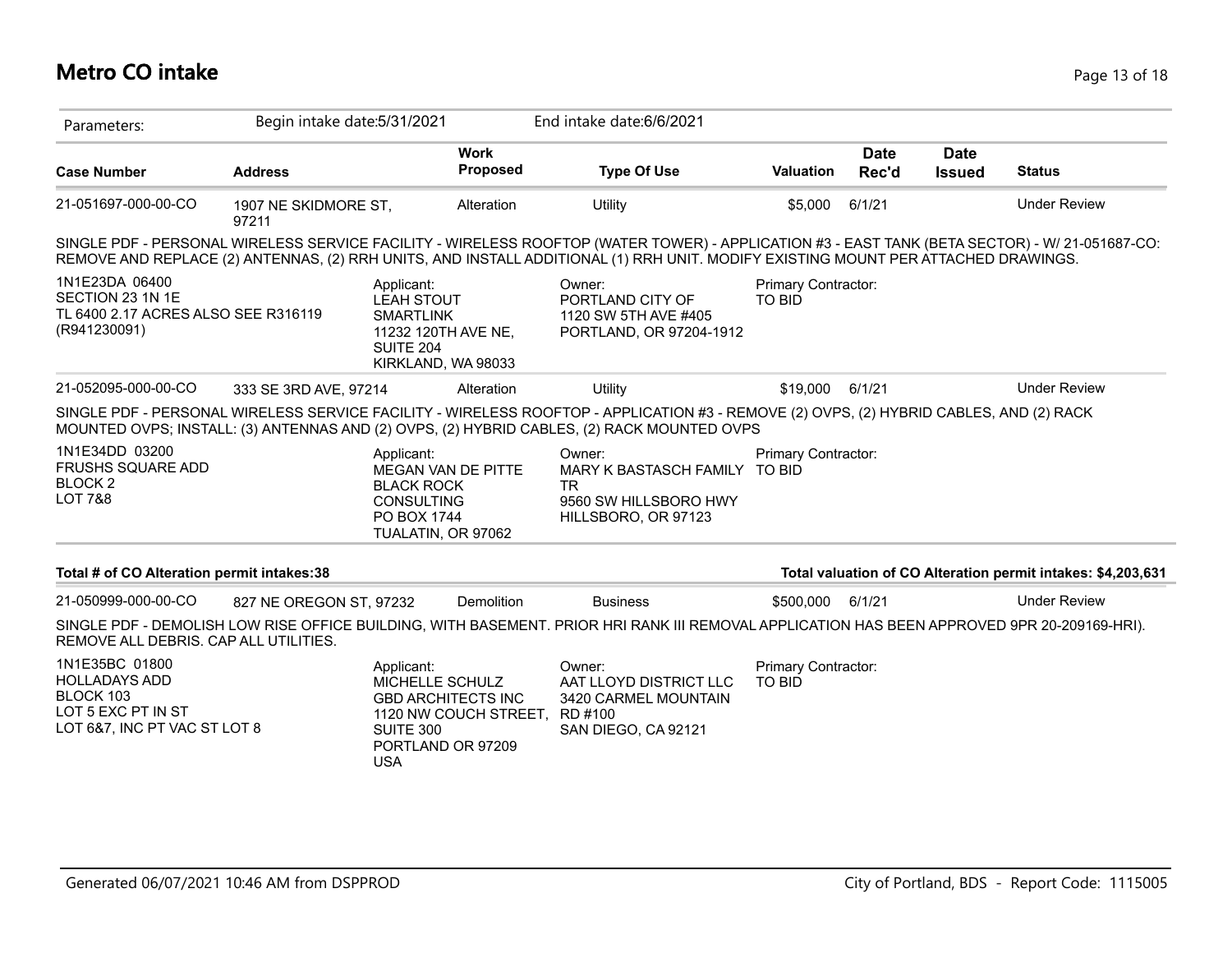#### **Metro CO intake** Page 14 of 18

| Parameters:                                                                                                                              | Begin intake date: 5/31/2021     |                                                                               |                                                    | End intake date: 6/6/2021                                                                                   |                                                                                                    |                      |                                      |                                                          |
|------------------------------------------------------------------------------------------------------------------------------------------|----------------------------------|-------------------------------------------------------------------------------|----------------------------------------------------|-------------------------------------------------------------------------------------------------------------|----------------------------------------------------------------------------------------------------|----------------------|--------------------------------------|----------------------------------------------------------|
| <b>Case Number</b>                                                                                                                       | <b>Address</b>                   |                                                                               | <b>Work</b><br><b>Proposed</b>                     | <b>Type Of Use</b>                                                                                          | <b>Valuation</b>                                                                                   | <b>Date</b><br>Rec'd | <b>Date</b><br><b>Issued</b>         | <b>Status</b>                                            |
| 21-050992-000-00-CO                                                                                                                      | 729 NE OREGON ST, 97232          |                                                                               | Demolition                                         | <b>Business</b>                                                                                             | \$750.000                                                                                          | 6/1/21               |                                      | <b>Under Review</b>                                      |
|                                                                                                                                          |                                  |                                                                               |                                                    | SINGLE PDF - DEMOLISH EXISTING LOW RISE OFFICE BUILDING WITH BASEMENT. REMOVE ALL DEBRIS, CAP UTILITIES.    |                                                                                                    |                      |                                      |                                                          |
| 1N1E35BC 01600<br><b>HOLLADAYS ADD</b><br>BLOCK 90<br>INC PT VAC ST LOT 5 EXC PT IN ST<br>INC PT VAC ST LOT 6-7, INC PT VAC STS LOT<br>8 |                                  | Applicant:<br>MICHELLE SCHULZ<br>SUITE 300<br>PORTLAND OR 97209<br><b>USA</b> | <b>GBD ARCHITECTS INC</b><br>1120 NW COUCH STREET, | Owner:<br>AAT LLOYD DISTRICT LLC<br>3420 CARMEL MOUNTAIN<br>RD #100<br>SAN DIEGO, CA 92121                  | Primary Contractor:<br><b>TO BID</b>                                                               |                      |                                      |                                                          |
| 21-051512-000-00-CO                                                                                                                      | 3031 SE HAWTHORNE BLVD,<br>97214 |                                                                               | Demolition                                         | Hotel/Motel                                                                                                 | \$40,000                                                                                           | 6/1/21               |                                      | <b>Under Review</b>                                      |
| SINGLE PDF - DEMOLISH HOTEL BUILDING W/ BASEMENT                                                                                         |                                  |                                                                               |                                                    |                                                                                                             |                                                                                                    |                      |                                      |                                                          |
| 1S1E01BD 23500<br><b>BON-TON ADD</b><br><b>BLOCK1</b><br><b>LOT 3&amp;4</b>                                                              |                                  | Applicant:<br><b>DAVID MULLENS</b><br><b>GROUP LLC</b><br>735 SW 158TH AVE    | <b>HOFF CONSTRUCTION</b><br>BEAVERTON OR 97006     | Owner:<br>UDG 21ST & HAWTHORNE<br><b>LLC</b><br>3031 SE HAWTHORNE<br><b>BLVD</b><br>PORTLAND, OR 97214-4120 | CCB - Contractor:<br>SK HOFF<br><b>CONSTRUCTION LLC</b><br>735 SW 158TH AVE<br>BEAVERTON, OR 97006 |                      |                                      |                                                          |
| 21-051014-000-00-CO                                                                                                                      | 1141 N KILPATRICK ST, 97217      |                                                                               | Demolition                                         | Utility                                                                                                     | \$100                                                                                              | 6/2/21               |                                      | <b>Under Review</b>                                      |
| SINGLE PDF - DISMANTLE EXISTING PRE FAB STEEL CARPORT; NO FOUNDATION OR SLAB.                                                            |                                  |                                                                               |                                                    |                                                                                                             |                                                                                                    |                      |                                      |                                                          |
| 1N1E10CB 00300<br><b>FAIRPORT</b><br>E 56.82' OF S 100' OF BLOCK 9                                                                       |                                  | Applicant:<br><b>JOHN NISBET</b><br>8822 SW 51ST                              | PORTLAND, OR 97219                                 | Owner:<br><b>IRON WIND LLC</b><br>8822 SW 51ST AVE<br>PORTLAND, OR 97219                                    |                                                                                                    |                      | Permit Info:<br>Garage\Utility Misc. | Occupancy Group 1: U Private<br>Construction Type 1: V-B |

#### **Total # of CO Demolition permit intakes:4 Total valuation of CO Demolition permit intakes: \$1,290,100**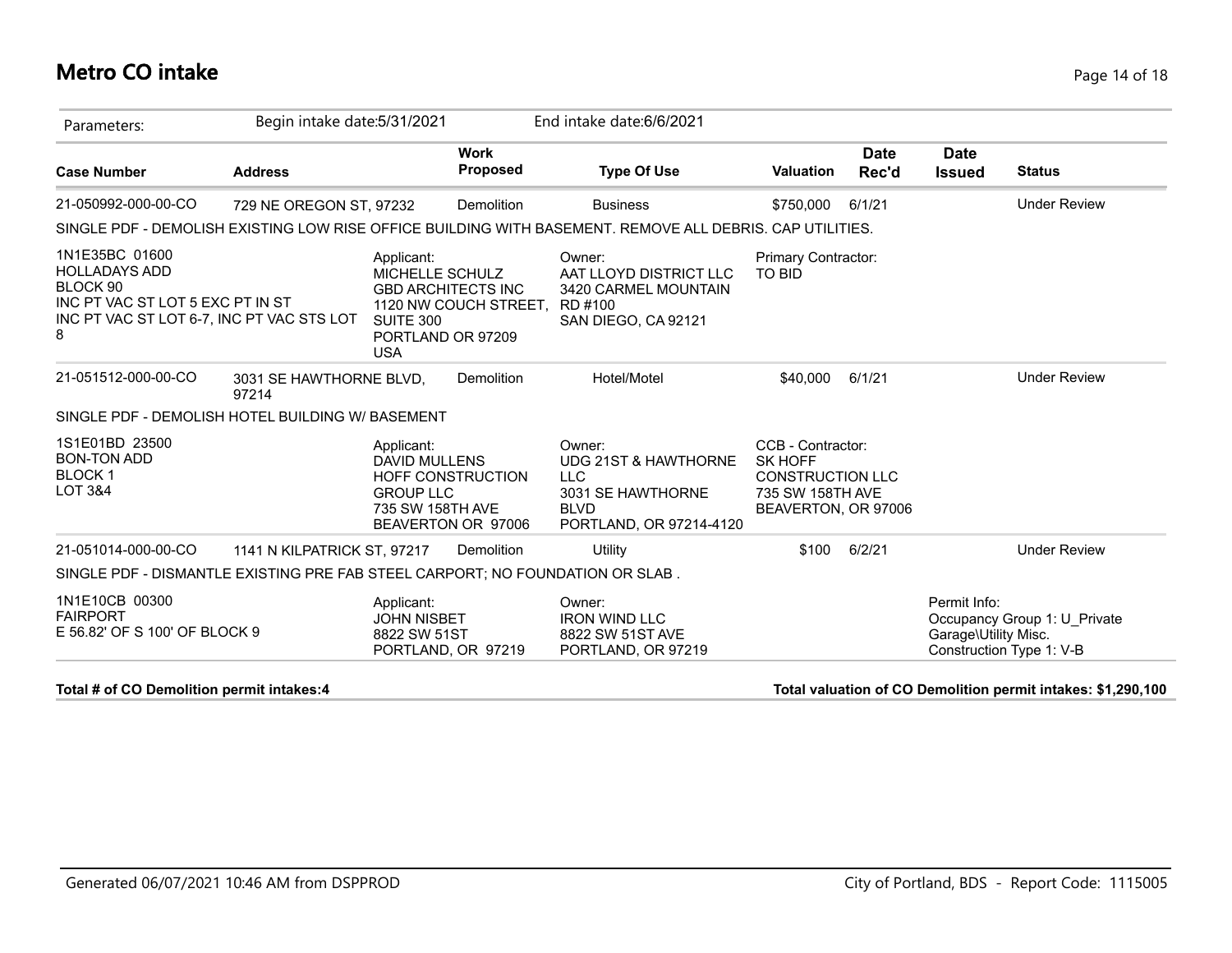#### **Metro CO intake** Page 15 of 18

| Parameters:                                                                                           | Begin intake date: 5/31/2021  |                                                                                                                                                                       |                           |                 | End intake date: 6/6/2021                                            |                                                                                                                 |                      |                                       |                                                        |
|-------------------------------------------------------------------------------------------------------|-------------------------------|-----------------------------------------------------------------------------------------------------------------------------------------------------------------------|---------------------------|-----------------|----------------------------------------------------------------------|-----------------------------------------------------------------------------------------------------------------|----------------------|---------------------------------------|--------------------------------------------------------|
| <b>Case Number</b>                                                                                    | <b>Address</b>                |                                                                                                                                                                       | <b>Work</b><br>Proposed   |                 | <b>Type Of Use</b>                                                   | Valuation                                                                                                       | <b>Date</b><br>Rec'd | <b>Date</b><br><b>Issued</b>          | <b>Status</b>                                          |
| 18-247820-DFS-01-CO                                                                                   | 2416 NE FLANDERS ST,<br>97232 |                                                                                                                                                                       | New Construction          |                 | Apartments/Condos<br>(3 or more units)                               | \$23,000                                                                                                        | 6/2/21               |                                       | <b>Under Review</b>                                    |
| SINGLE PDF - DFS FOR ROOF WOOD TRUSSES                                                                |                               |                                                                                                                                                                       |                           |                 |                                                                      |                                                                                                                 |                      |                                       |                                                        |
| 1N1E36CB 10400                                                                                        |                               | Applicant:<br><b>CHRISTA GRIFFITHS</b><br><b>GSI BUILDERS INC</b><br>PORTLAND, OR 97221<br>Applicant:<br>Don Fraly<br><b>GSI BUILDERS INC</b><br>1750 SW Skyline Blvd | 1750 SW SKYLINE BLVD      | Owner:<br>#1836 | 2514 NE FLANDERS LLC<br>1887 WHITNEY MESA DR<br>HENDERSON, NV 89014  | CCB - Contractor:<br><b>GSI BUILDERS INC</b><br>1750 SW SKYLINE BLVD<br><b>STE 105</b><br>PORTLAND, OR 97221    |                      | Permit Info:<br>Occupancy Group 1: R- | 2 Residential Multi-family<br>Construction Type 1: V-B |
| 17-156305-DFS-02-CO                                                                                   | 2065 SW RIVER PKY, 97201      |                                                                                                                                                                       | <b>New Construction</b>   |                 | Apartments/Condos<br>(3 or more units)                               | \$198,000                                                                                                       | 6/1/21               | 6/1/21                                | Issued                                                 |
| PHB - BRIDGE HOUSING EAST TOWER - DFS-02 - Ground Level Post-Tensioned Shop Drawings and Calculations |                               |                                                                                                                                                                       |                           |                 |                                                                      |                                                                                                                 |                      |                                       |                                                        |
| 1S1E03CD 00800                                                                                        |                               | Applicant:<br><b>JOHN HARDESTY</b><br>2905 SW 1ST AVE<br>PORTLAND OR 97201                                                                                            | <b>WALSH CONSTRUCTION</b> | Owner:          | <b>CITY OF PORTLAND</b><br>421 SW 6TH AVE #500<br>PORTLAND, OR 97204 | CCB - Contractor:<br><b>WALSH</b><br><b>CONSTRUCTION CO</b><br>2905 SW FIRST AVE<br>PORTLAND, OR 97201-<br>4707 |                      |                                       |                                                        |
| 17-156305-DFS-07-CO                                                                                   | 2065 SW RIVER PKY, 97201      |                                                                                                                                                                       | New Construction          |                 | Apartments/Condos<br>(3 or more units)                               | \$210,000                                                                                                       | 6/4/21               | 6/4/21                                | Issued                                                 |
| PHB - BRIDGE HOUSING EAST TOWER - DFS-07 - Exterior light gauge metal framing                         |                               |                                                                                                                                                                       |                           |                 |                                                                      |                                                                                                                 |                      |                                       |                                                        |
| 1S1E03CD 00800                                                                                        |                               | Applicant:<br><b>JOHN HARDESTY</b><br>2905 SW 1ST AVE<br>PORTLAND OR 97201                                                                                            | <b>WALSH CONSTRUCTION</b> | Owner:          | <b>CITY OF PORTLAND</b><br>421 SW 6TH AVE #500<br>PORTLAND, OR 97204 | CCB - Contractor:<br><b>WALSH</b><br><b>CONSTRUCTION CO</b><br>2905 SW FIRST AVE<br>PORTLAND, OR 97201-<br>4707 |                      |                                       |                                                        |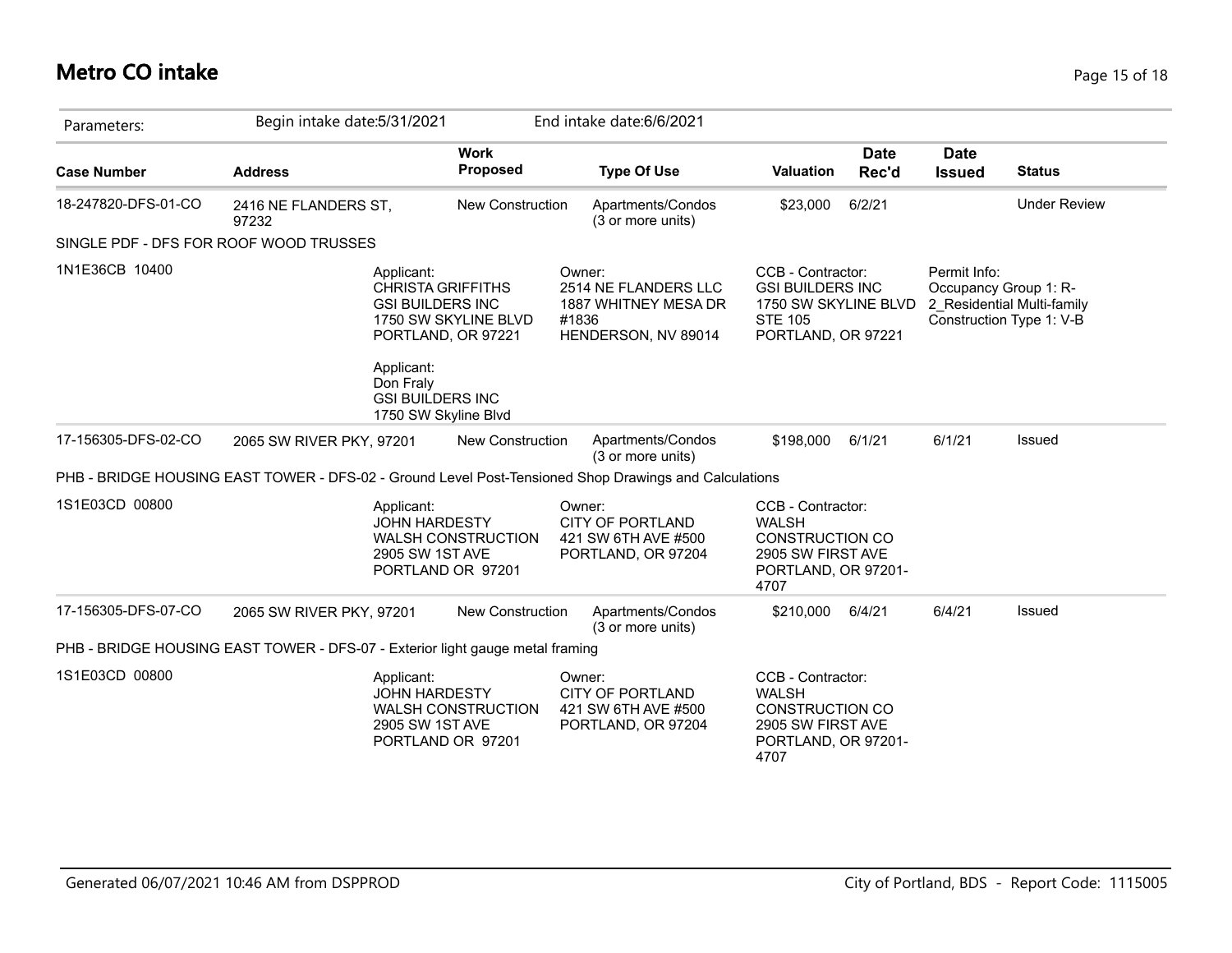#### **Metro CO intake** Page 16 of 18

| Parameters:                                                                                                                                   | Begin intake date: 5/31/2021      |                                                                                                 |                                                     | End intake date: 6/6/2021                                                                                                                                                                                                              |                                                                                                                                                               |                      |                                 |                                                                                                                  |
|-----------------------------------------------------------------------------------------------------------------------------------------------|-----------------------------------|-------------------------------------------------------------------------------------------------|-----------------------------------------------------|----------------------------------------------------------------------------------------------------------------------------------------------------------------------------------------------------------------------------------------|---------------------------------------------------------------------------------------------------------------------------------------------------------------|----------------------|---------------------------------|------------------------------------------------------------------------------------------------------------------|
| <b>Case Number</b>                                                                                                                            | <b>Address</b>                    |                                                                                                 | <b>Work</b><br>Proposed                             | <b>Type Of Use</b>                                                                                                                                                                                                                     | <b>Valuation</b>                                                                                                                                              | <b>Date</b><br>Rec'd | <b>Date</b><br><b>Issued</b>    | <b>Status</b>                                                                                                    |
| 18-152303-REV-05-CO                                                                                                                           | 140 SW COLUMBIA ST, 97201         |                                                                                                 | New Construction                                    | Apartments/Condos<br>(3 or more units)                                                                                                                                                                                                 | \$10,000                                                                                                                                                      | 6/3/21               | 6/4/21                          | Final                                                                                                            |
|                                                                                                                                               |                                   |                                                                                                 |                                                     | REV 05 - Adding 30" high guardrail on upper rooftop for maintenance of mechanical equipment. Ladder relocation.                                                                                                                        |                                                                                                                                                               |                      |                                 |                                                                                                                  |
| 1S1E03BD 03000<br><b>PORTLAND</b><br><b>BLOCK 128 TL 3000</b>                                                                                 |                                   | Applicant:<br><b>SHANEY MULLEN</b><br>DALLAS, PLLC<br>3100<br>Dallas TX 75201                   | <b>WDG ARCHITECTURE</b><br>2201 Bryan Street, Suite | Owner:<br>AM/DRI COLUMBIA LLC<br>3012 FAIRMOUNT ST STE<br>100<br>DALLAS, TX 75201                                                                                                                                                      | CCB - Contractor:<br>MICHAEL CARRIGG<br><b>ANDERSEN</b><br><b>CONSTRUCTION</b><br><b>COMPANY OF OREGON</b><br><b>LLC</b><br>PO BOX 6712<br>PORTLAND, OR 97228 |                      | Permit Info:<br>Type $1$ ): I-A | Occupancy Group 1: R-<br>2 Residential Multi-family<br>Construction Type 1: I-A<br>Construction Type 2 (formerly |
| 18-114385-REV-01-CO                                                                                                                           | 7373 N PHILADELPHIA AVE,<br>97203 |                                                                                                 | <b>New Construction</b>                             | Apartments/Condos<br>(3 or more units)                                                                                                                                                                                                 | \$0                                                                                                                                                           | 6/4/21               | 6/4/21                          | Issued                                                                                                           |
|                                                                                                                                               |                                   |                                                                                                 |                                                     | SINGLE PDF - REDUCED EAST-WEST BUILDING WIDTH; REMOVE STAIR RUN AND ELEVATOR RUN TO ROOF. CHANGE 6 STUDIO APARTMENTS TO 1 BEDROOM<br>APARTMENTS. RELOCATE BIKE RACKS FROM LOBBY TO BIKE ROOM AND DWELLING UNITS. w/18-190279-REV-01-MT |                                                                                                                                                               |                      |                                 |                                                                                                                  |
| 1N1W12BA 06600<br>JAMES JOHNS ADD<br>BLOCK 39<br>SELY 1/2 OF LOT 4 EXC PT IN ALLEY<br>SELY 1/2 OF NWLY 1/2 OF LOT 4 EXC PT IN<br><b>ALLEY</b> |                                   | Applicant:<br><b>MIKE COYLE</b><br><b>FASTER PERMITS</b><br>420                                 | 2000 SW 1ST AVE, STE<br>PORTLAND, OR 97201          | Owner:<br>ST JOHN-3 LLC<br>10260 SW GREENBURG RD<br>#1180<br>PORTLAND, OR 97223-5521                                                                                                                                                   | CCB - Contractor:<br>R & H CONSTRUCTION<br>CO<br>2019 NW WILSON ST<br>PORTLAND, OR 97209                                                                      |                      | Permit Info:<br>Type $1$ ): V-A | Occupancy Group 1: R-<br>2 Residential Multi-family<br>Construction Type 1: V-A<br>Construction Type 2 (formerly |
| 20-145382-DFS-05-CO                                                                                                                           | 11560 SE DIVISION ST, 97266       |                                                                                                 | <b>New Construction</b>                             | Apartments/Condos<br>(3 or more units)                                                                                                                                                                                                 | \$75,000                                                                                                                                                      | 6/3/21               | 6/3/21                          | Issued                                                                                                           |
| LARGE DIVISION - DFS-05 - Aluminum storefronts                                                                                                |                                   |                                                                                                 |                                                     |                                                                                                                                                                                                                                        |                                                                                                                                                               |                      |                                 |                                                                                                                  |
| 1S2E10AB 00300                                                                                                                                |                                   | Applicant:<br>Shawn Albert<br><b>Walsh Construction</b><br>2905 SW 1st Ave<br>Portland OR 97201 |                                                     | Owner:<br>115TH STREET HOUSING<br>LP<br>18201 VON KARMAN AVE<br>#900<br>IRVINE, CA 92612-1097                                                                                                                                          | CCB - Contractor:<br><b>TOM MITCHELL</b><br><b>WALSH</b><br><b>CONSTRUCTION CO</b><br><b>OREGON</b><br>2905 SW 1ST AVE<br>PORTLAND, OR 97201-<br>4705         |                      |                                 |                                                                                                                  |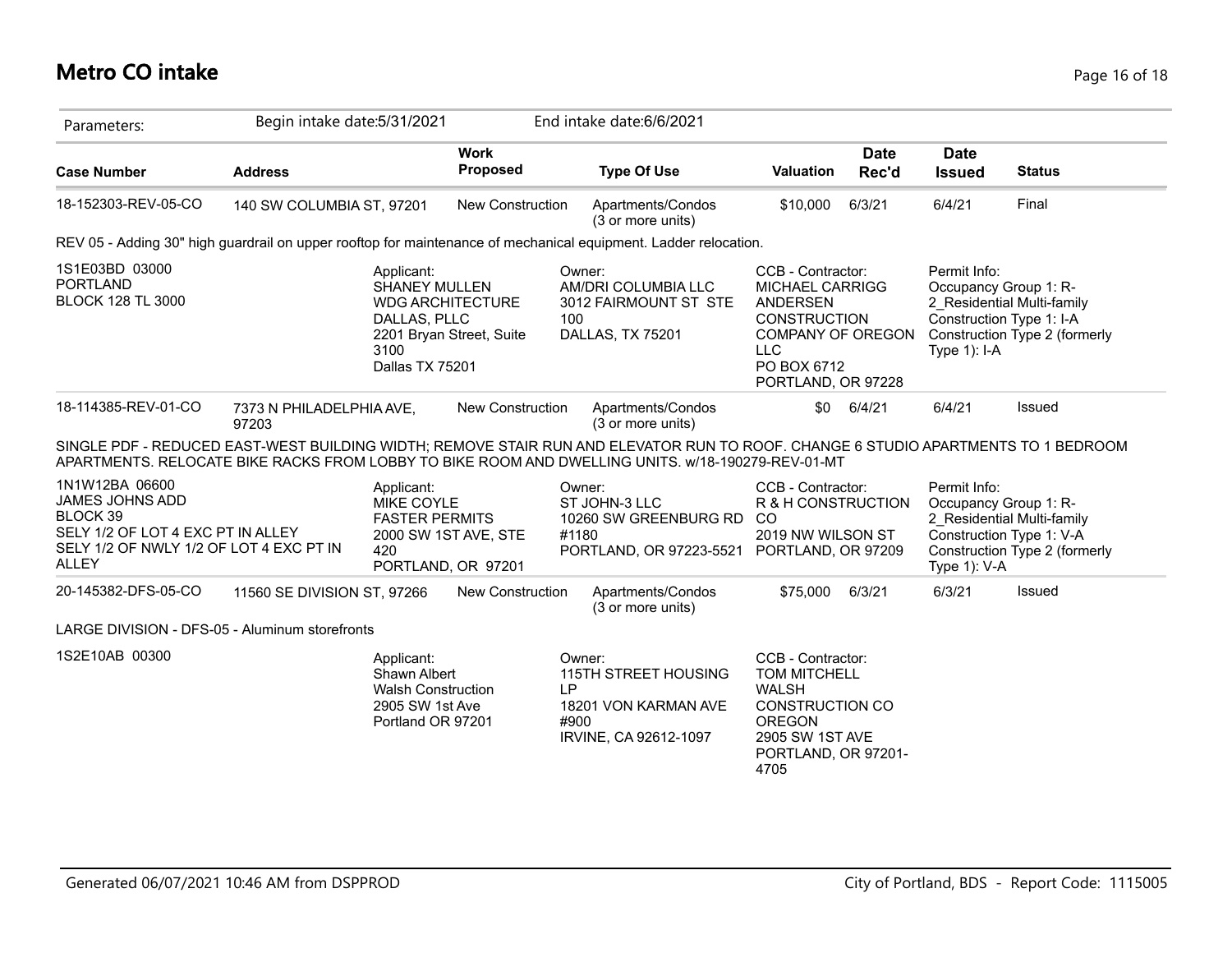# **Metro CO intake** Page 17 of 18

| Parameters:                                                                                  | Begin intake date: 5/31/2021                                                                                                                                                                                                                                             |                                                  | End intake date: 6/6/2021                                                                                               |                                                                                                                 |                      |                                      |                                                          |
|----------------------------------------------------------------------------------------------|--------------------------------------------------------------------------------------------------------------------------------------------------------------------------------------------------------------------------------------------------------------------------|--------------------------------------------------|-------------------------------------------------------------------------------------------------------------------------|-----------------------------------------------------------------------------------------------------------------|----------------------|--------------------------------------|----------------------------------------------------------|
| <b>Case Number</b>                                                                           | <b>Address</b>                                                                                                                                                                                                                                                           | <b>Work</b><br>Proposed                          | <b>Type Of Use</b>                                                                                                      | <b>Valuation</b>                                                                                                | <b>Date</b><br>Rec'd | <b>Date</b><br><b>Issued</b>         | <b>Status</b>                                            |
| 19-256420-DFS-05-CO                                                                          | 4300 NE KILLINGSWORTH<br>ST, 97218                                                                                                                                                                                                                                       | <b>New Construction</b>                          | Educational                                                                                                             | \$31,835                                                                                                        | 6/3/21               | 6/3/21                               | Issued                                                   |
|                                                                                              | DE LA SALLE H.S. - DFS-05 - Seismic attachments for kitchen hood system and walk-in cooler                                                                                                                                                                               |                                                  |                                                                                                                         |                                                                                                                 |                      |                                      |                                                          |
| 1N2E19BB 04000                                                                               | Applicant:<br><b>Heather Bouchey</b><br>Smith and Greene<br>521 8th Street SW #D<br>Auburn WA 98001                                                                                                                                                                      |                                                  | Owner:<br>ST CHARLES CATHOLIC<br><b>CHURCH PORTLAND</b><br><b>OREGON</b><br>5310 NE 42ND AVE<br>PORTLAND, OR 97218-1510 | CCB - Contractor:<br>David Dahl<br>P & C CONSTRUCTION<br><sub>CO</sub><br>2133 NW YORK ST<br>PORTLAND, OR 97210 |                      |                                      |                                                          |
| 21-052742-000-00-CO                                                                          | 4233 NE SANDY BLVD, 97213                                                                                                                                                                                                                                                | <b>New Construction</b>                          | Utility                                                                                                                 | \$20,000 6/3/21                                                                                                 |                      |                                      | <b>Under Review</b>                                      |
|                                                                                              | SINGLE PDF - NEW LIGHT POLE IN EXISTING PARKING LOT.                                                                                                                                                                                                                     |                                                  |                                                                                                                         |                                                                                                                 |                      |                                      |                                                          |
| 1N2E30CC 02600<br><b>ROSSMERE</b><br><b>BLOCK 34</b><br><b>LOT 1-7</b><br>LOT 8 EXC PT IN ST | Applicant:<br><b>CRYSTAL TURNER</b><br><b>BUREAU VERISTAS</b><br><b>NORTH AMERICA</b><br><b>STE 1100</b>                                                                                                                                                                 | 10461 MILL RUN CIRCLE,<br>OWINGS MILLS, MD 21117 | Owner:<br>FIRST INTERSTATE BANK<br>OF OR<br>PO BOX 2609<br>CARLSBAD, CA 92018-2609                                      | CCB - Contractor:<br><b>M &amp; W ELECTRIC</b><br><b>INCORPORATED</b><br>29889 HWY 34SW<br>ALBANY, OR 97321     |                      | Permit Info:<br>Garage\Utility Misc. | Occupancy Group 1: U Private<br>Construction Type 1: V-B |
| 21-050955-000-00-CO                                                                          | 7000 NE AIRPORT WAY,<br>97218                                                                                                                                                                                                                                            | New Construction                                 | Utility                                                                                                                 | \$30,000                                                                                                        | 6/4/21               |                                      | <b>Under Review</b>                                      |
|                                                                                              | PDX AIRPORT - KENNEDY FEEDER & KILLINGSWORTH EXTENSION - Install (10) underground electrical vaults, horizontal directional drilling of 2"-6" diameter electrical<br>conduits, point of service access pad with switches and meter assemblies, and 7' chain link fencing |                                                  |                                                                                                                         |                                                                                                                 |                      |                                      |                                                          |
| 1N2E08B 00400<br>SECTION 08 1N 2E<br>TL 400 7.39 ACRES<br>SEE SUB ACCOUNTS                   | Applicant:<br><b>AUSTIN CHEADLE</b><br><b>FASTER PERMITS</b><br>420<br>PORTLAND, OR 97201                                                                                                                                                                                | 2000 SW 1ST AVE SUITE                            | Owner:<br>PORT OF PORTLAND<br>PO BOX 3529<br>PORTLAND, OR 97208-3529                                                    | Primary Contractor:<br><b>TO BID</b>                                                                            |                      |                                      |                                                          |